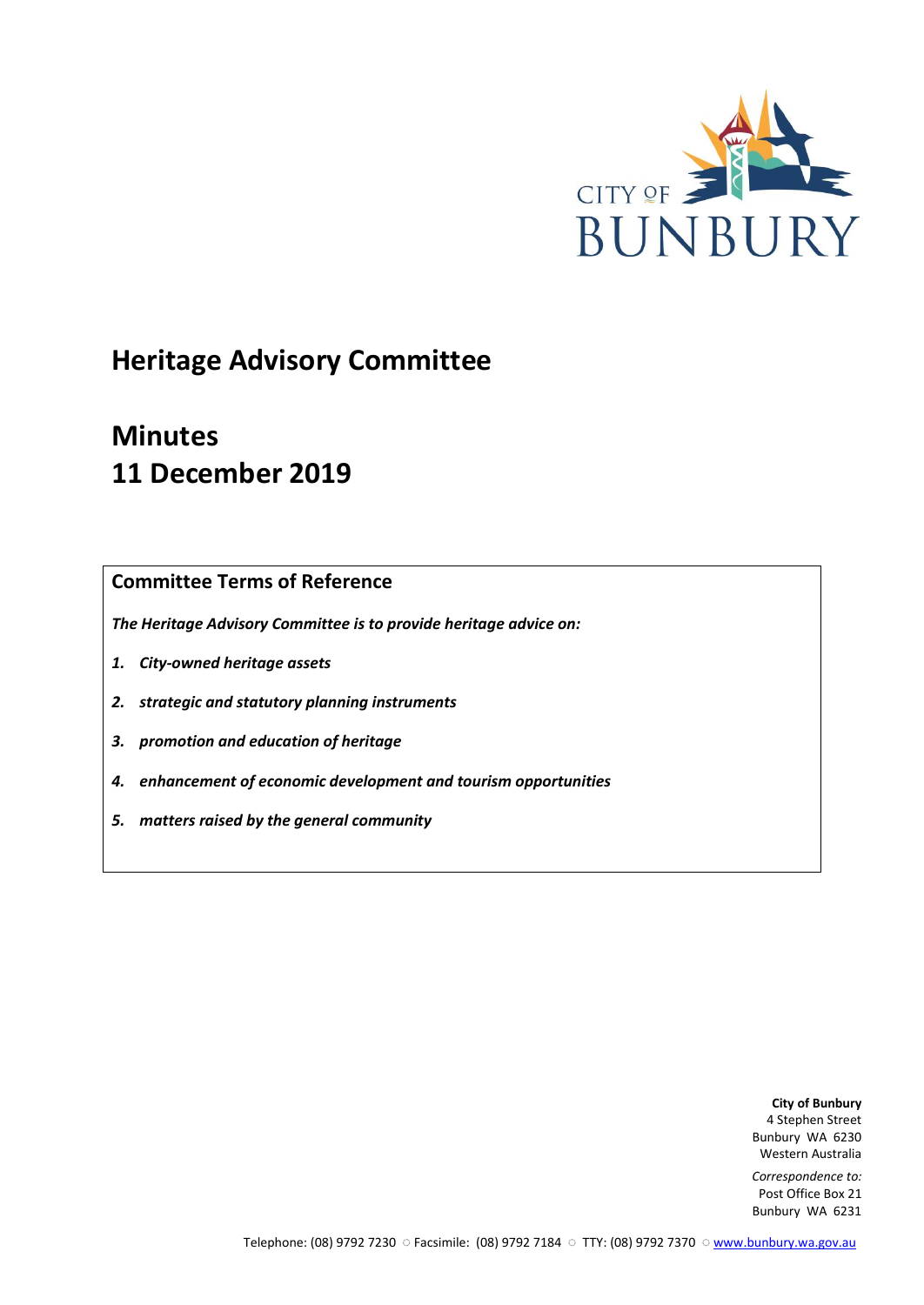|    | Item No | Subject | Page No |
|----|---------|---------|---------|
| 1. |         |         |         |
| 2. |         |         |         |
| 3. |         |         |         |
| 4. |         |         |         |
|    | 4.1     |         |         |
|    | 4.2     |         |         |
| 5. |         |         |         |
| 6. |         |         |         |
| 7. |         |         |         |
| 8. |         |         |         |
|    | 8.1     |         |         |
|    | 8.2     |         |         |
|    | 8.3     |         |         |
| 9. |         |         |         |
|    |         |         |         |
|    | 10.1    |         |         |
|    | 10.2    |         |         |
|    | 10.3    |         |         |
|    | 10.4    |         |         |
|    |         |         |         |
|    |         |         |         |
|    | 12.1    |         |         |
|    | 12.2    |         |         |
|    |         |         |         |
|    |         |         |         |
|    |         |         |         |

# **Table of Contents**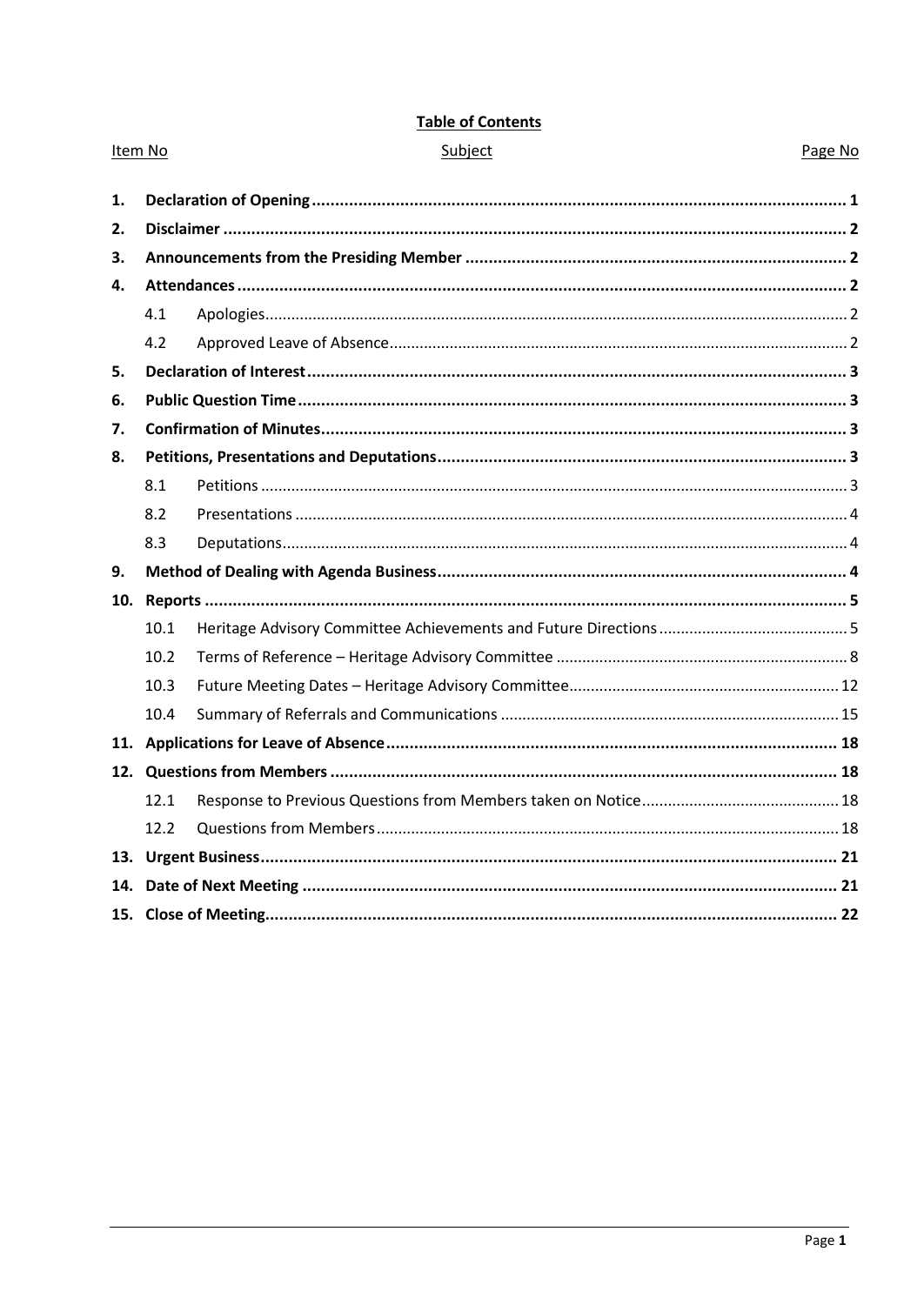# **Acknowledgement of Country**

\_\_\_\_\_\_\_\_\_\_\_\_\_\_\_\_\_\_\_\_\_\_\_\_\_\_\_\_\_\_\_\_\_\_\_\_\_\_\_\_\_\_\_\_\_\_\_\_\_\_\_\_\_\_\_\_\_\_\_\_\_\_\_\_\_\_\_\_\_\_\_\_\_\_\_\_\_\_\_\_\_\_\_\_\_\_\_\_\_\_\_\_\_\_\_

We acknowledge the Traditional owners of this land, the Wardandi Noongar people, and pay our respects to Elders past, present and emerging.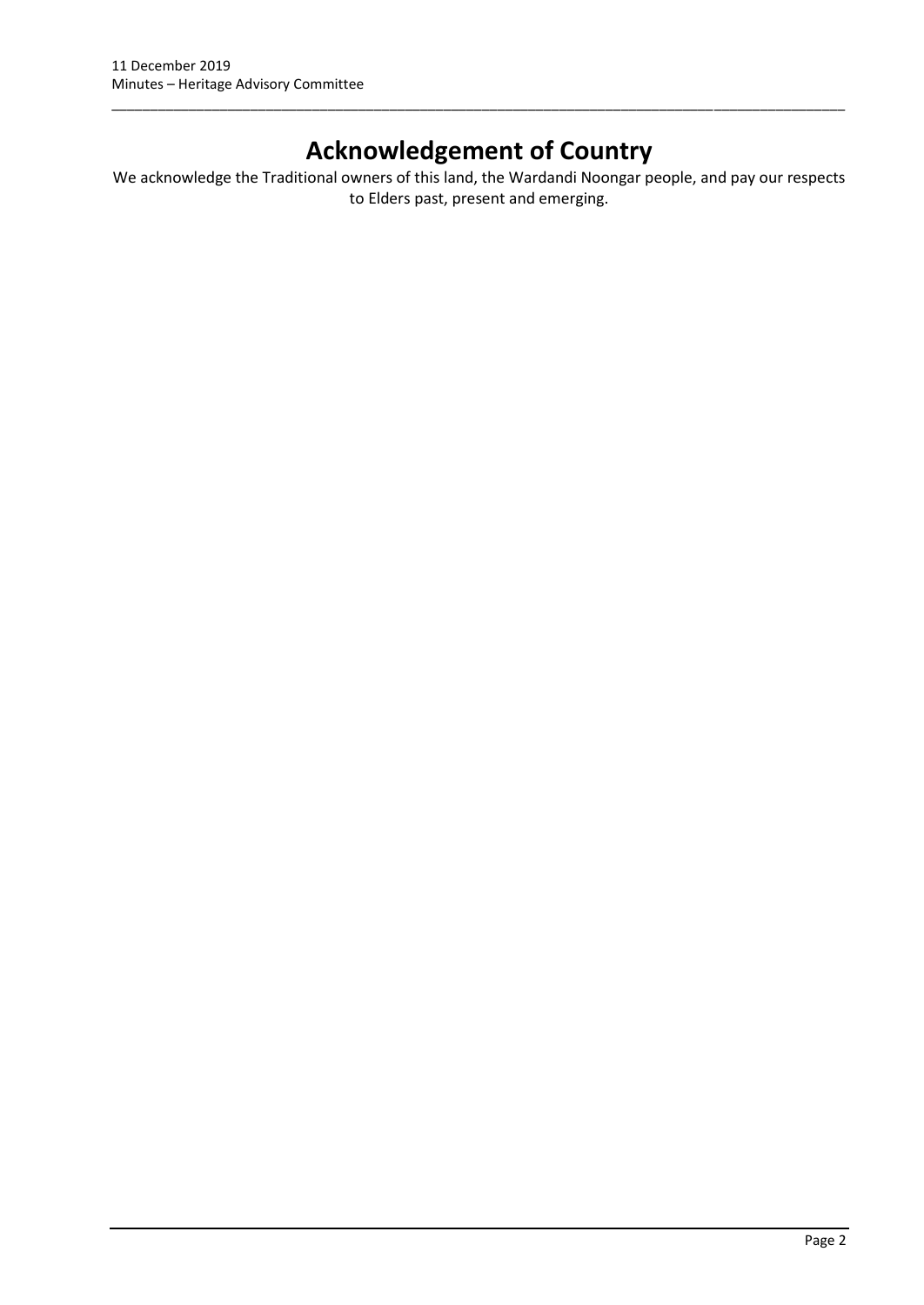

# **Heritage Advisory Committee**

# **Minutes 11 December 2019**

Members of the public to note that recommendations made by this committee are not final and will be subject to adoption (or otherwise) at a future meeting of the Bunbury City Council.

# <span id="page-3-0"></span>**1. Declaration of Opening**

The Strategic Planning Officer (Heritage) declared the meeting open at 3:58pm.

Please note Council Decision 335/13 from the Ordinary Meeting held on 26 November 2013 when administering Committees of Council states in part:

*"That Council:* 

- *1. Request that the Committees retained appoint a Councillor as the Presiding Member to enable more effective reporting back to Council in relation to Committee items and recommendations.*
- *…*
- *3. Require each Committee to set an annual meeting program which will be advertised to enable members of the public to attend."*

As this is the first meeting of the Heritage Advisory Committee since the 2019 local government elections, the Committee is required to elect a Presiding Member from amongst themselves in accordance with section 5.12 of the *Local Government Act 1995*. The Strategic Planning Officer (Heritage) will call for nominations for the position of Presiding Member, and if necessary, conduct a ballot.

#### **Outcome of the Meeting held 11 December 2019**

It was noted that Cr Brown had advised in his absence that he nominated Cr Smith as the Presiding Member. No other nominations were received and Councillor Smith accepted the nomination and was subsequently elected to the position unanimously.

# **Committee Decision**

That Cr Smith be appointed as the Presiding Member of the Heritage Advisory Committee.

CARRIED 7 votes "for" / Nil votes "against"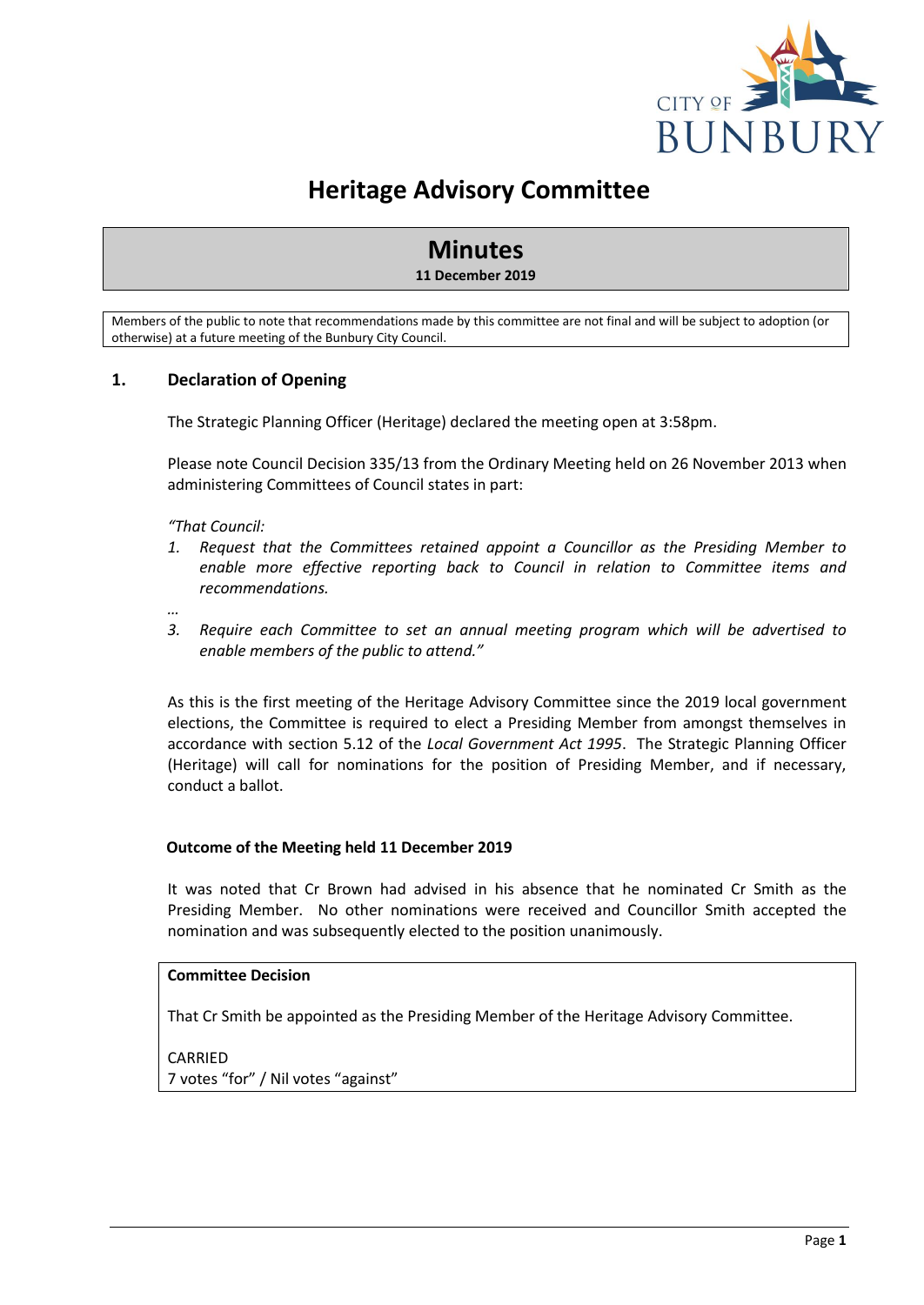# <span id="page-4-0"></span>**2. Disclaimer**

Not applicable to this committee.

# <span id="page-4-1"></span>**3. Announcements from the Presiding Member**

There were no announcements from the Presiding Member.

# <span id="page-4-2"></span>**4. Attendances**

# <span id="page-4-3"></span>**4.1 Apologies**

*Committee Members:*

| <b>Member Name</b>   | <b>Representing</b> |
|----------------------|---------------------|
| Cr Tresslyn Smith    | City of Bunbury     |
| Mrs Del Ambrosius    | Community           |
| Mr Bernhard Bischoff | Community           |
| Mr Stephen Craddock  | Community           |
| Mr Graham Houghton   | Community           |
| Mr Kent Lyon         | Community           |
| Mr Duncan Rutherford | Community           |

\_\_\_\_\_\_\_\_\_\_\_\_\_\_\_\_\_\_\_\_\_\_\_\_\_\_\_\_\_\_\_\_\_\_\_\_\_\_\_\_\_\_\_\_\_\_\_\_\_\_\_\_\_\_\_\_\_\_\_\_\_\_\_\_\_\_\_\_\_\_\_\_\_\_\_\_\_\_\_\_\_\_\_\_\_\_\_\_\_\_\_\_\_\_\_

# *Support Staff:*

| <b>Name</b>    | <b>Title</b>                                  |
|----------------|-----------------------------------------------|
| Ms Lacey Brown | <b>Strategic Planning Officer (Heritage)</b>  |
| Gary Barbour   | Director Sustainable Communities              |
| Ms Liz Allan   | <b>Executive Research and Project Officer</b> |

# <span id="page-4-4"></span>**4.2 Approved Leave of Absence**

Cr Brown and Peter Suckling were apologies at the meeting.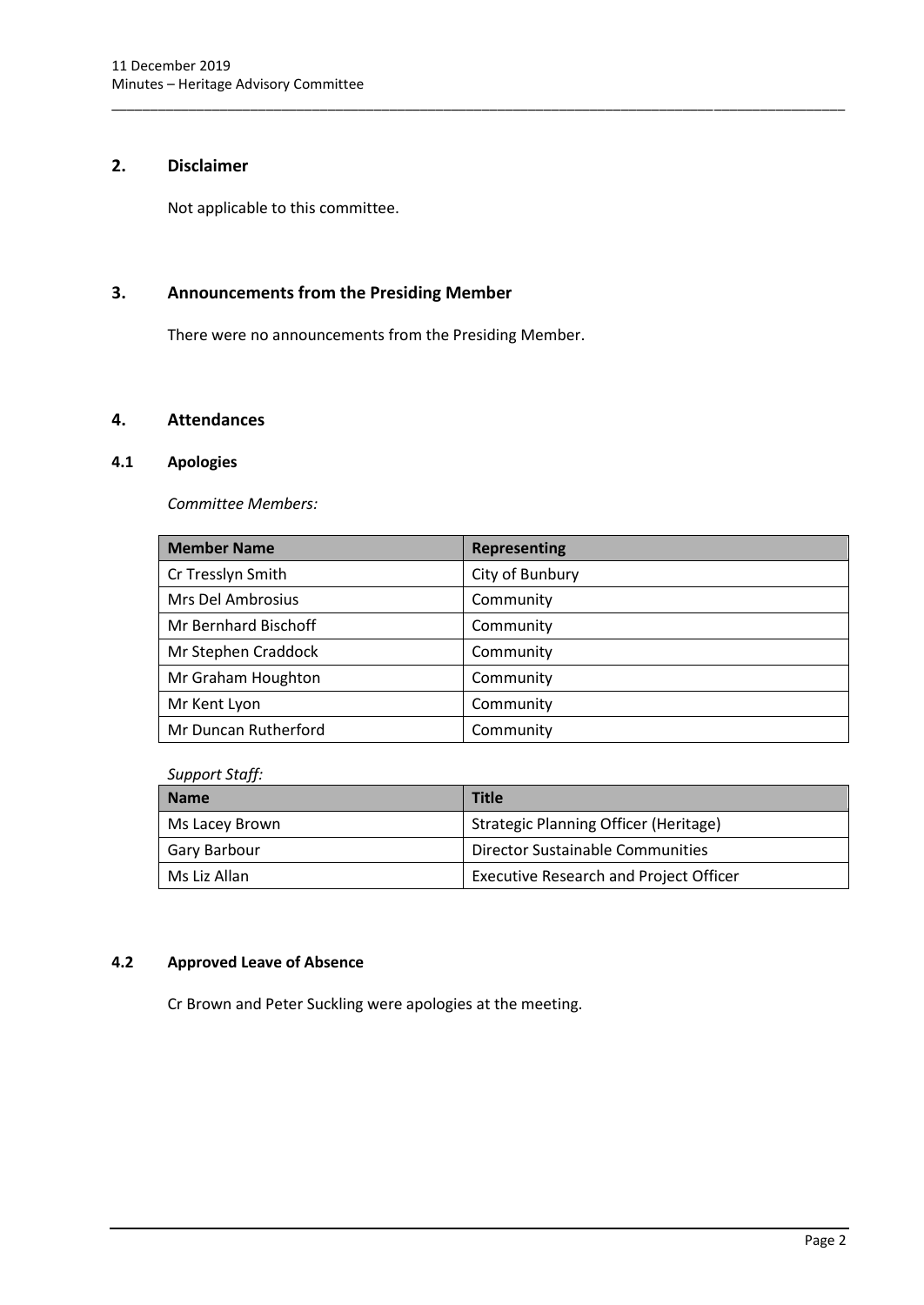# <span id="page-5-0"></span>**5. Declaration of Interest**

IMPORTANT: Committee members to complete a "Disclosure of Interest" form for each item on the agenda in which they wish to disclose a financial/proximity/impartiality interest. They should give the form to the Presiding Member before the meeting commences. After the meeting, the form is to be forwarded to the Administration Services Section for inclusion in the Corporate Financial Disclosures Register.

\_\_\_\_\_\_\_\_\_\_\_\_\_\_\_\_\_\_\_\_\_\_\_\_\_\_\_\_\_\_\_\_\_\_\_\_\_\_\_\_\_\_\_\_\_\_\_\_\_\_\_\_\_\_\_\_\_\_\_\_\_\_\_\_\_\_\_\_\_\_\_\_\_\_\_\_\_\_\_\_\_\_\_\_\_\_\_\_\_\_\_\_\_\_\_

Kent Lyon declared an impartiality interest at Item 10.4 '*Summary of Referrals and Communications'* as referrals 9, 10 and 11 referred to projects he is involved in. Kent Lyon remained in the meeting room for the discussion and vote on this matter.

# <span id="page-5-1"></span>**6. Public Question Time**

Nil

# <span id="page-5-2"></span>**7. Confirmation of Minutes**

The minutes of the Heritage Advisory Committee Meeting held on 14 August 2019 had previously been distributed.

#### **Outcome of the Meeting held 11 December 2019**

The recommendation was moved Del Ambrosius, seconded Kent Lyon.

The Presiding Member put the motion to the vote and it was adopted to become the Committee's decision on the matter.

## **Committee Decision**

That the Minutes of the Heritage Advisory Committee Meeting held 14 August 2019 be confirmed as a true and correct record.

CARRIED 7 votes "for" / Nil votes "against"

# <span id="page-5-3"></span>**8. Petitions, Presentations and Deputations**

<span id="page-5-4"></span>**8.1 Petitions**

Nil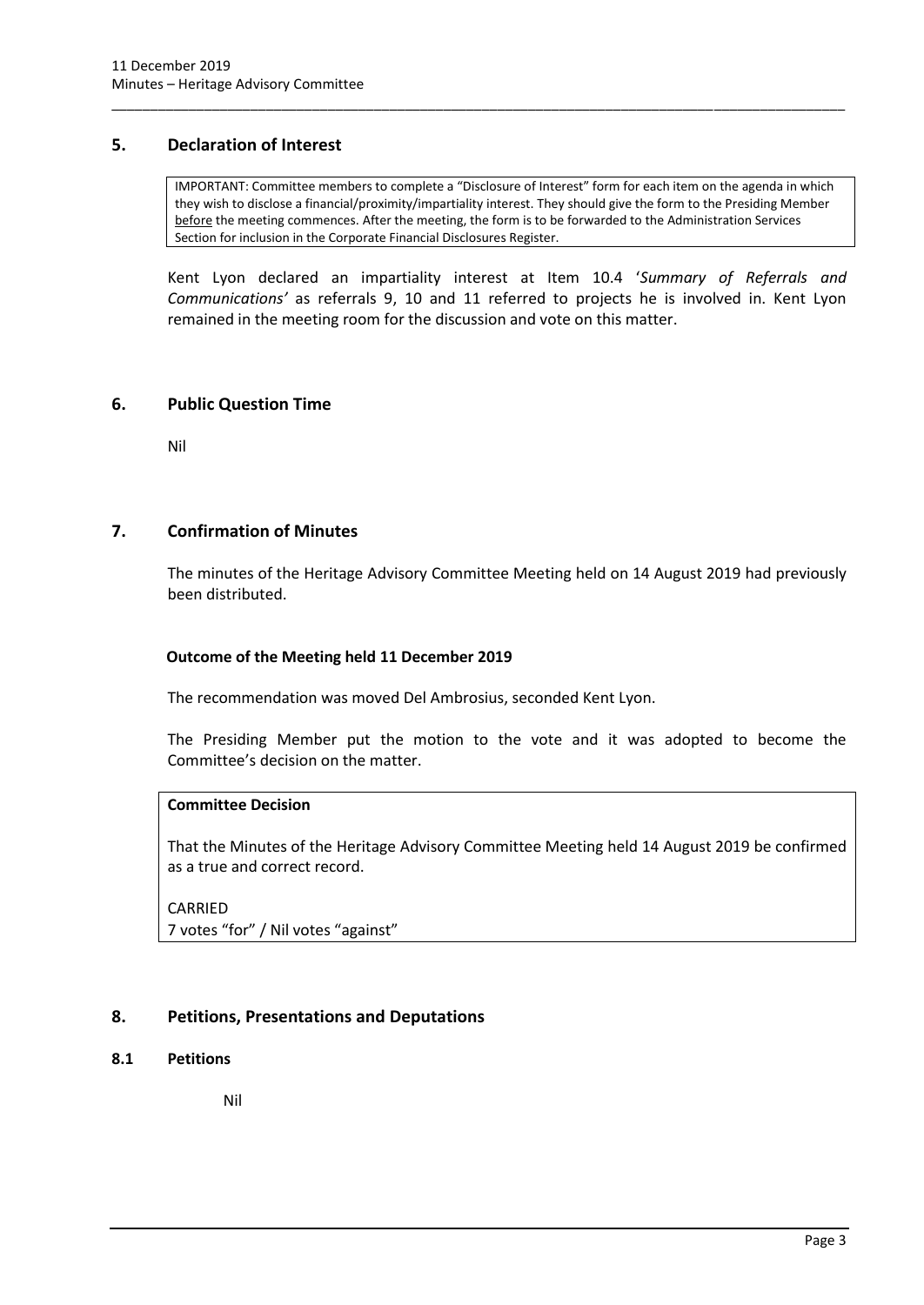# <span id="page-6-0"></span>**8.2 Presentations**

Nil

# <span id="page-6-1"></span>**8.3 Deputations**

Nil

# <span id="page-6-2"></span>**9. Method of Dealing with Agenda Business**

Items are dealt with in the order that they appear.

\_\_\_\_\_\_\_\_\_\_\_\_\_\_\_\_\_\_\_\_\_\_\_\_\_\_\_\_\_\_\_\_\_\_\_\_\_\_\_\_\_\_\_\_\_\_\_\_\_\_\_\_\_\_\_\_\_\_\_\_\_\_\_\_\_\_\_\_\_\_\_\_\_\_\_\_\_\_\_\_\_\_\_\_\_\_\_\_\_\_\_\_\_\_\_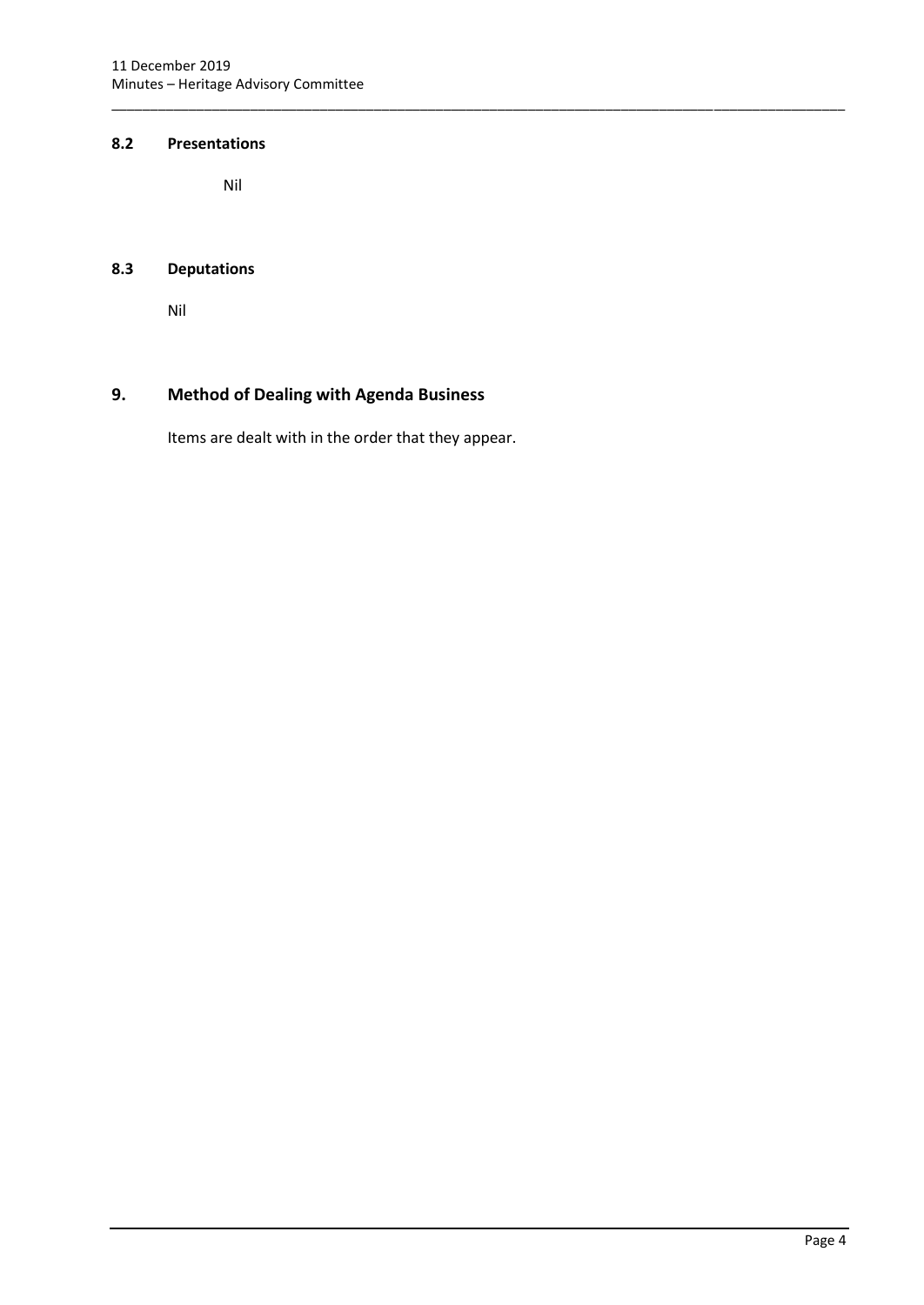# <span id="page-7-0"></span>**10. Reports**

#### <span id="page-7-1"></span>**10.1 Heritage Advisory Committee Achievements and Future Directions**

| <b>File Ref:</b>            | A03335                                                           |   |                             |
|-----------------------------|------------------------------------------------------------------|---|-----------------------------|
| <b>Applicant/Proponent:</b> | <b>Internal Report</b>                                           |   |                             |
| <b>Responsible Officer:</b> | Lacey Brown, Strategic Planning Officer (Heritage)               |   |                             |
| <b>Responsible Manager:</b> | Thor Farnworth, Manager Sustainability, Planning and Development |   |                             |
| <b>Executive:</b>           | Gary Barbour, Director Sustainable Communities                   |   |                             |
| <b>Authority/Discretion</b> | Advocacy                                                         |   | Review                      |
|                             | $\boxtimes$<br>Executive/Strategic                               |   | Quasi-Judicial              |
|                             | Legislative                                                      | ⊠ | <b>Information Purposes</b> |
|                             |                                                                  |   |                             |
| <b>Attachments:</b>         | Nil                                                              |   |                             |

\_\_\_\_\_\_\_\_\_\_\_\_\_\_\_\_\_\_\_\_\_\_\_\_\_\_\_\_\_\_\_\_\_\_\_\_\_\_\_\_\_\_\_\_\_\_\_\_\_\_\_\_\_\_\_\_\_\_\_\_\_\_\_\_\_\_\_\_\_\_\_\_\_\_\_\_\_\_\_\_\_\_\_\_\_\_\_\_\_\_\_\_\_\_\_

#### **Summary**

This item is to update the Heritage Advisory Committee (HAC) on the status of projects and proposed future directions for the HAC.

#### **Executive Recommendation**

That the Heritage Advisory Committee note the information provided on the HAC achievements and future directions.

#### **Strategic Relevance**

| Theme 4: | Our City                                                                             |
|----------|--------------------------------------------------------------------------------------|
| Goal:    | Civic leadership, partnerships and sound governance in delivering with and for       |
|          | the community.                                                                       |
|          | Objective 4.2: A highly-engaged and involved community, working together on strategy |
|          | development and implementation.                                                      |

#### **Regional Impact Statement**

Heritage is important for the community and has environmental, economic and social benefits as a resource for present and future generations. The City of Bunbury recognises the importance of identifying, assessing and managing heritage places within its local government area to align with contemporary community values.

#### **Background**

There are strategies, events and programs with which the HAC are affiliated. This item is designed to outline these, their current status and future direction.

## **Council Policy Compliance**

Not applicable.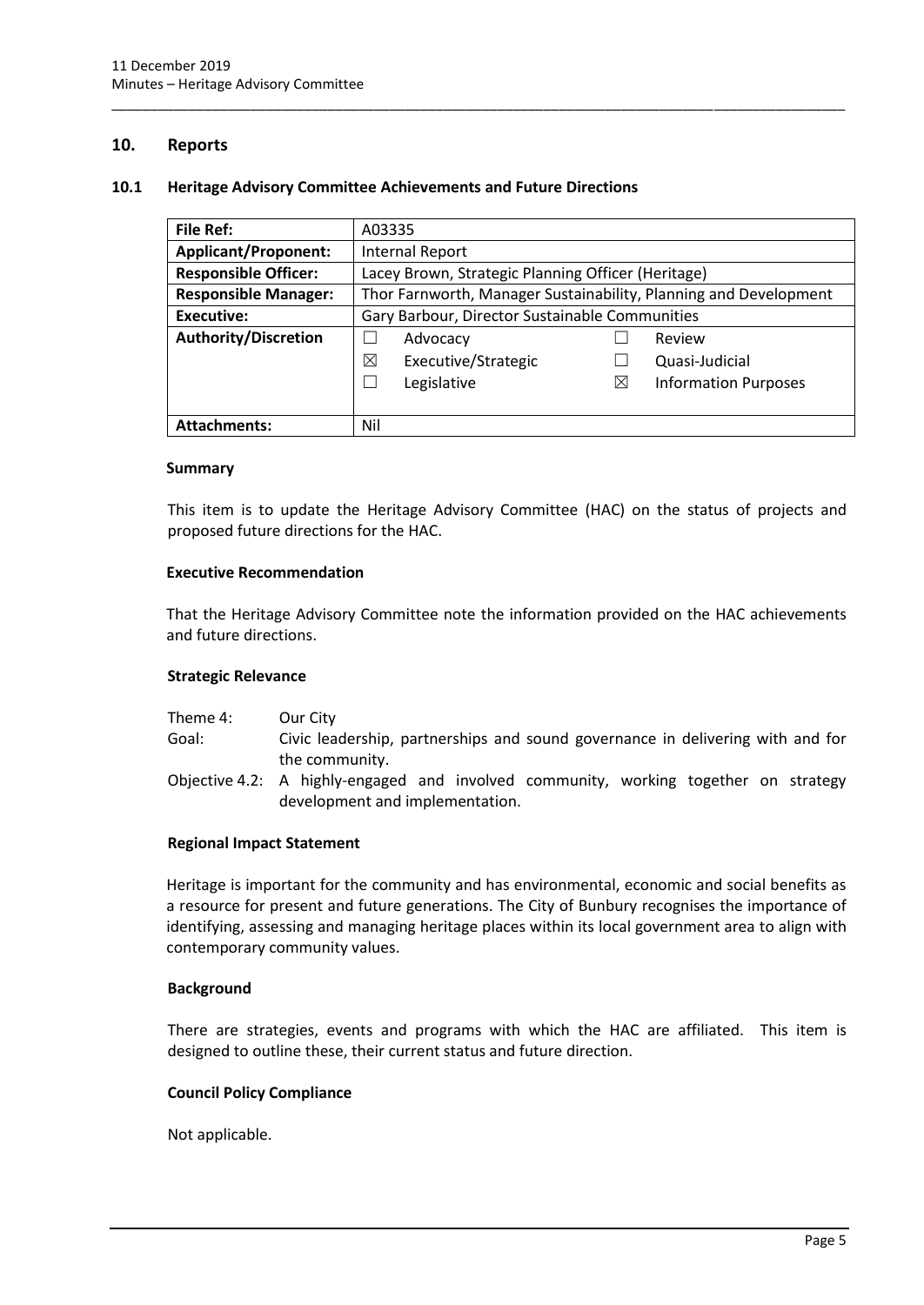## **Legislative Compliance**

Not applicable.

# **Officer Comments**

Over the past two years, the HAC has had a key role in the following:

 City of Bunbury won "Heritage Practices by a Local Government" at the Heritage Council of WA Annual Awards (2018). The Heritage Advisory Committee was pivotal to this win and in facilitating a whole-of-organisation approach to heritage practice;

\_\_\_\_\_\_\_\_\_\_\_\_\_\_\_\_\_\_\_\_\_\_\_\_\_\_\_\_\_\_\_\_\_\_\_\_\_\_\_\_\_\_\_\_\_\_\_\_\_\_\_\_\_\_\_\_\_\_\_\_\_\_\_\_\_\_\_\_\_\_\_\_\_\_\_\_\_\_\_\_\_\_\_\_\_\_\_\_\_\_\_\_\_\_\_

- Noting changes of the modernisation of heritage legislation with *Heritage Act 2018* going 'live' in July 2019;
- Recommendations to Council Committee on:
	- development applications;
	- local planning policies;
	- guiding property management tools such as Conservation Management Plans; and
		- heritage matters raised by the community.
- Recommendation for the initiative of an annual Heritage Forum. Two have been successfully hosted at the Bunbury Museum and Heritage Centre;
- Miscellaneous:
	- Bunbury Early Beginnings Panel Discussion;
	- Comment and endorsement on Conservation Management Plan Bunbury Municipal Chambers;
	- Bunbury Place Naming;
	- Heritage Area discussion;
	- Hay Park Footbridge and other footbridges; and
	- Bunbury Diorama.
- City of Bunbury Heritage Awards.

Moving forward the HAC will continue to have a focus on: City-owned heritage assets; strategic and statutory planning instruments; promotion and education of heritage; enhancement of economic development and tourism opportunities; and matters raised by the general community including:

- the annual Heritage Forum;
- review of the Heritage Strategy;
- City of Bunbury Awards;
- Completion of six Conservation Management Plans.

#### **Analysis of Financial and Budget Implications**

There are no financial or budget implications from this report.

#### **Community Consultation**

Not applicable.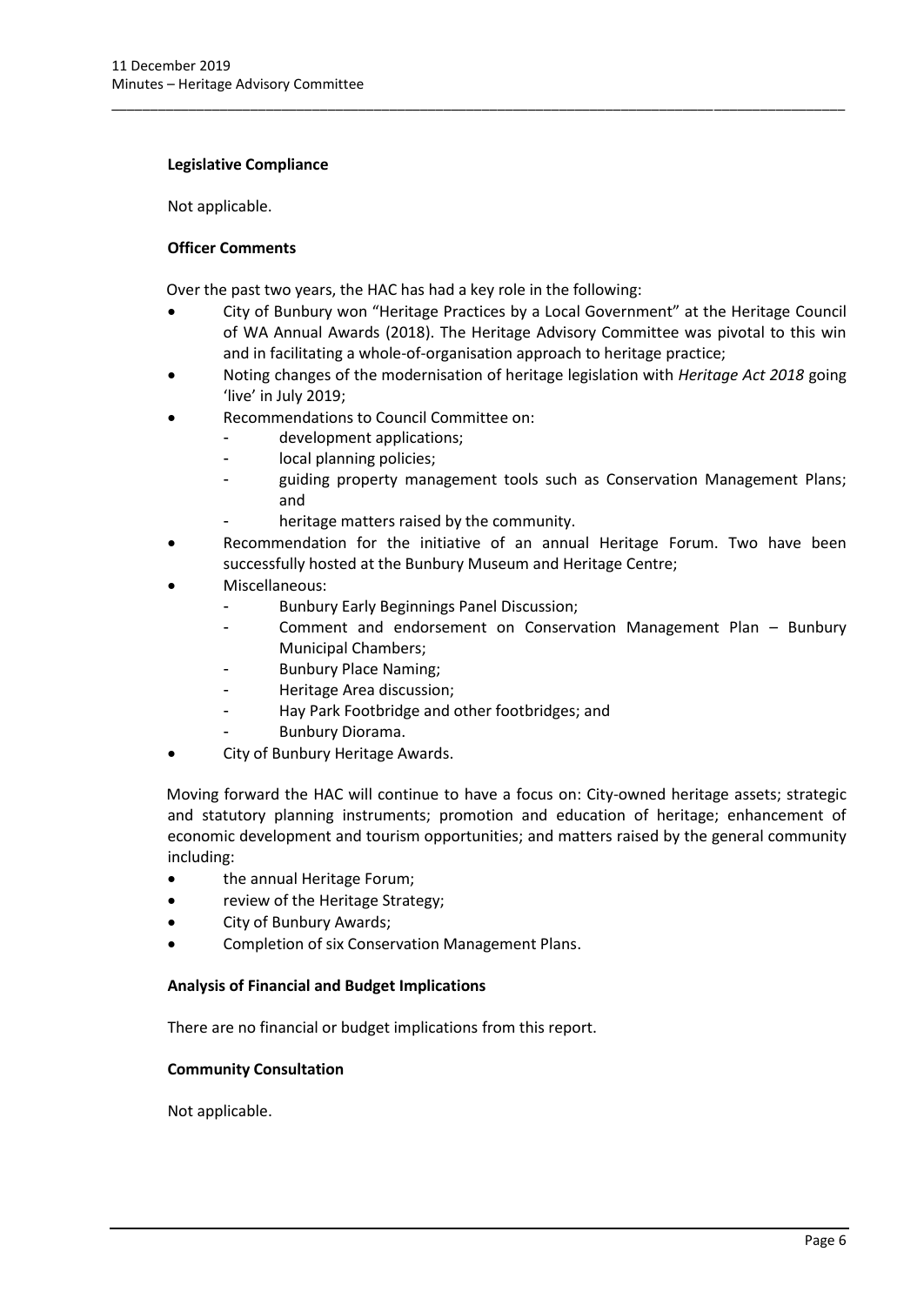#### **Councillor/Officer Consultation**

Not applicable.

# **Applicant Consultation**

Not applicable.

# **Timeline: Council Decision Implementation**

Not applicable.

# **Outcome of the Meeting held 11 December 2019**

The recommendation (as printed) was moved Stephen Craddock, seconded Bernard Bischoff.

\_\_\_\_\_\_\_\_\_\_\_\_\_\_\_\_\_\_\_\_\_\_\_\_\_\_\_\_\_\_\_\_\_\_\_\_\_\_\_\_\_\_\_\_\_\_\_\_\_\_\_\_\_\_\_\_\_\_\_\_\_\_\_\_\_\_\_\_\_\_\_\_\_\_\_\_\_\_\_\_\_\_\_\_\_\_\_\_\_\_\_\_\_\_\_

The Presiding Member put the motion to the vote and it was adopted to become the Committee's decision on the matter.

# **Committee Decision**

That the Heritage Advisory Committee note the information provided on the HAC achievements and future directions.

CARRIED 7 votes "for" / Nil votes "against"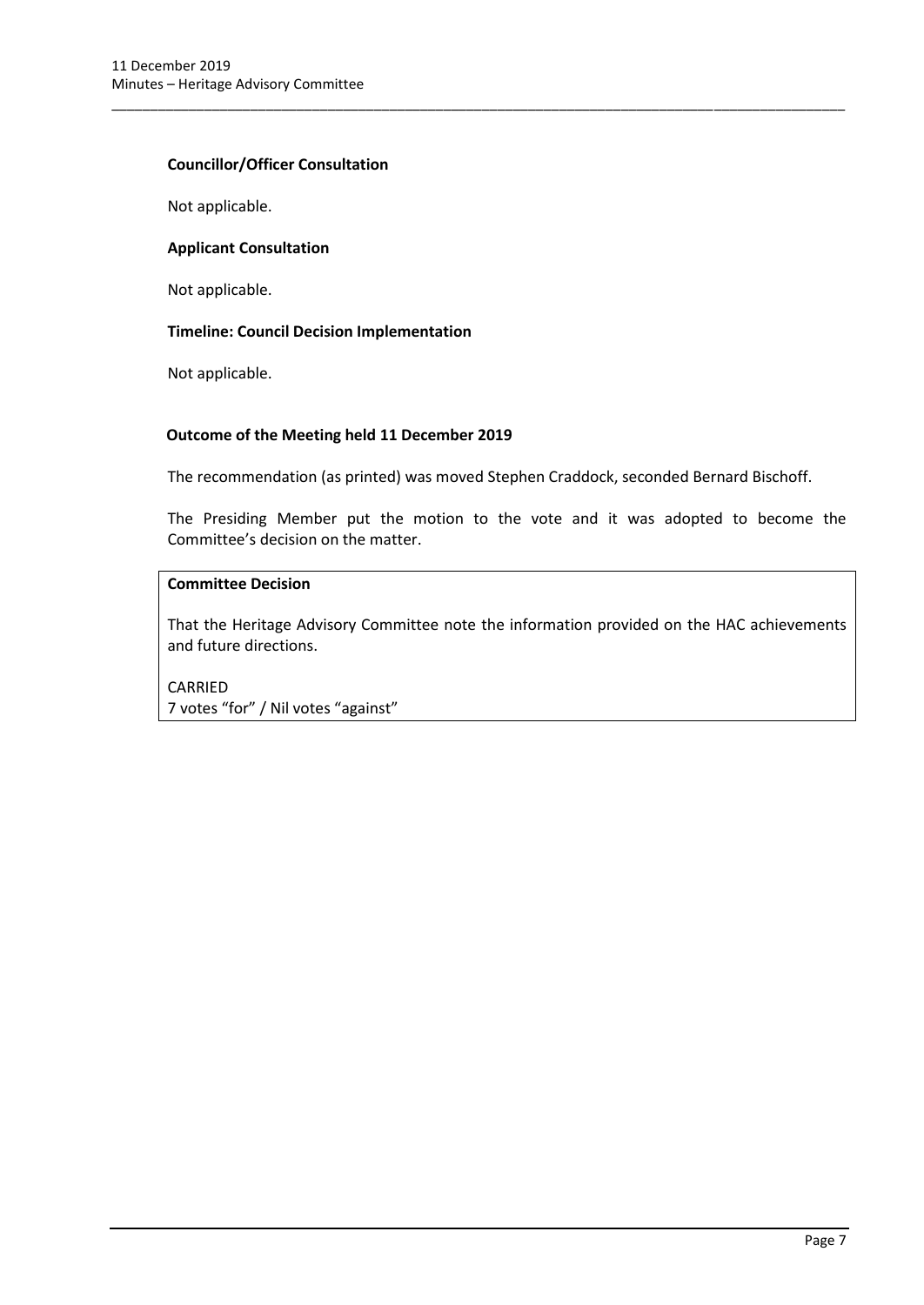| <b>File Ref:</b>                                             | A03335                                                           |   |                             |
|--------------------------------------------------------------|------------------------------------------------------------------|---|-----------------------------|
| <b>Applicant/Proponent:</b>                                  | Internal                                                         |   |                             |
| <b>Responsible Officer:</b>                                  | Lacey Brown, Strategic Planning Officer (Heritage)               |   |                             |
| <b>Responsible Manager:</b>                                  | Thor Farnworth, Manager Sustainability, Planning and Development |   |                             |
| Gary Barbour, Director Sustainable Communities<br>Executive: |                                                                  |   |                             |
| <b>Authority/Discretion</b>                                  | Advocacy                                                         | ⋈ | Review                      |
|                                                              | ⊠<br>Executive/Strategic                                         |   | Quasi-Judicial              |
|                                                              | ⊠<br>Legislative                                                 |   | <b>Information Purposes</b> |
|                                                              |                                                                  |   |                             |
| <b>Attachments:</b>                                          | Appendix 1 - Terms of Reference                                  |   |                             |

\_\_\_\_\_\_\_\_\_\_\_\_\_\_\_\_\_\_\_\_\_\_\_\_\_\_\_\_\_\_\_\_\_\_\_\_\_\_\_\_\_\_\_\_\_\_\_\_\_\_\_\_\_\_\_\_\_\_\_\_\_\_\_\_\_\_\_\_\_\_\_\_\_\_\_\_\_\_\_\_\_\_\_\_\_\_\_\_\_\_\_\_\_\_\_

# <span id="page-10-0"></span>**10.2 Terms of Reference – Heritage Advisory Committee**

#### **Summary**

The purpose of this report is for the Committee to consider reviewing and endorsing the Terms of Reference for the Heritage Advisory Committee as **attached** at Appendix 1.

#### **Executive Recommendation**

That the Heritage Advisory Committee recommend Council adopt the Terms of Reference with the addition of the general meeting procedures for the Heritage Advisory Committee as outlined in the report.

#### **Strategic Relevance**

| Theme 4: | Our City                                                                                                                |
|----------|-------------------------------------------------------------------------------------------------------------------------|
| Goal:    | Civic leadership, partnerships and sound governance in delivering with and for                                          |
|          | the community.                                                                                                          |
|          | Objective 4.2: A highly-engaged and involved community, working together on strategy<br>development and implementation. |

#### **Regional Impact Statement**

Not applicable.

#### **Background**

Council Decision 335/13 requests that all Committees commence a review of their terms of reference. This has been included in agendas for the first meeting of Committees.

#### **Council Policy Compliance**

Not applicable.

#### **Legislative Compliance**

*Local Government Act 1995*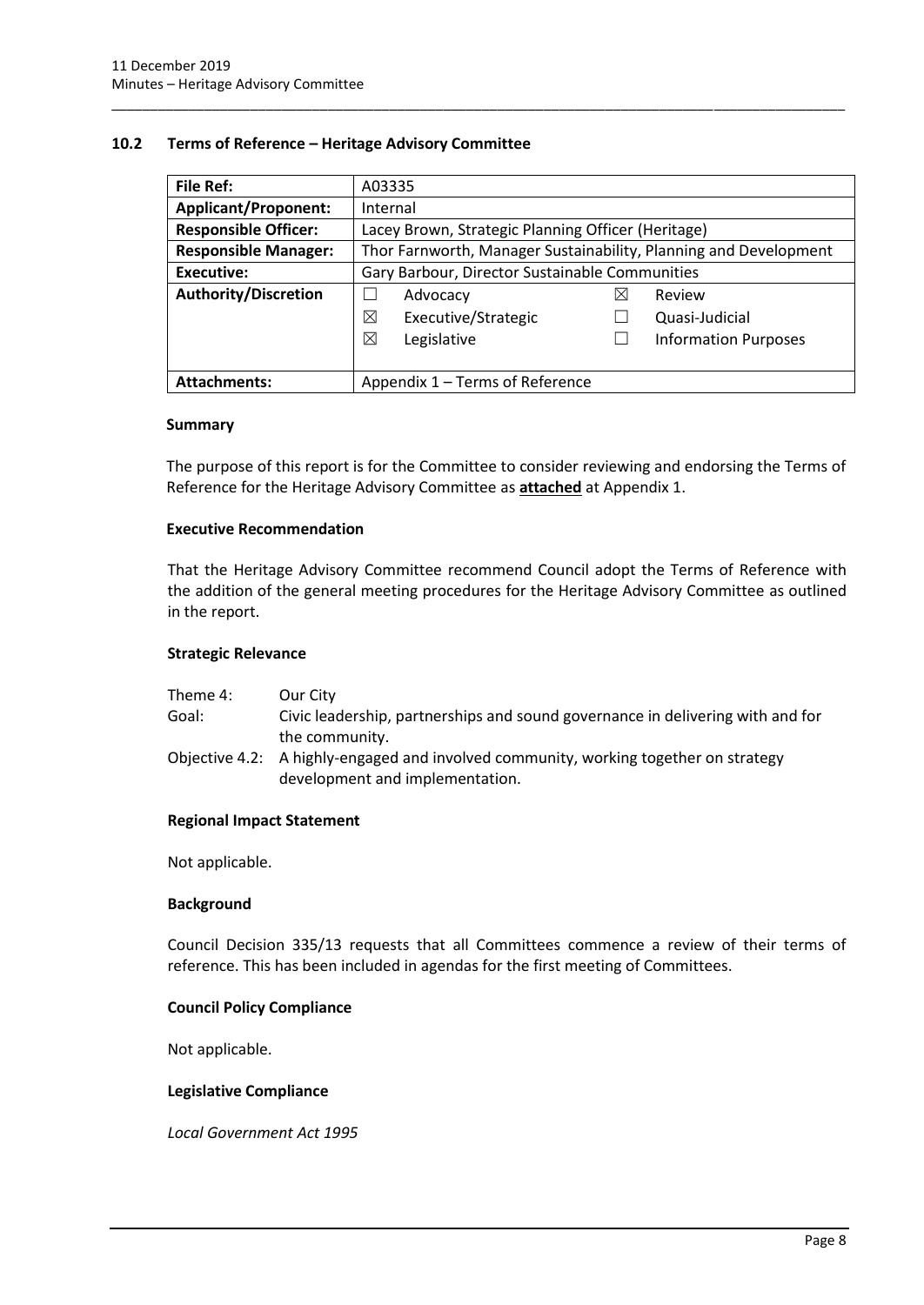## **Officer Comments**

The terms of reference has been drafted with broad intent to recognise that heritage is important for the community and has environmental, economic and social benefits as a resource for present and future generations.

\_\_\_\_\_\_\_\_\_\_\_\_\_\_\_\_\_\_\_\_\_\_\_\_\_\_\_\_\_\_\_\_\_\_\_\_\_\_\_\_\_\_\_\_\_\_\_\_\_\_\_\_\_\_\_\_\_\_\_\_\_\_\_\_\_\_\_\_\_\_\_\_\_\_\_\_\_\_\_\_\_\_\_\_\_\_\_\_\_\_\_\_\_\_\_

The purpose of the Heritage Advisory Committee is to provide for information exchange between Council and the general community on heritage.

The Heritage Advisory Committee is to provide heritage advice on:

- City-owned heritage assets;
- strategic and statutory planning instruments;
- promotion and education of heritage;
- enhancement of economic development and tourism opportunities;
- matters raised by the general community.

For transparency and clear communication, it is recommended that a general meeting procedure be added to the Terms of Reference as listed below.

# *Formation, meetings and general procedures*

- *1.1 The formation and conduct of the Bunbury Heritage Advisory Committee is to be as determined by the Bunbury City Council in accordance with the requirements of the Local Government Act 1995 and any other statutory requirements e.g. Section 20 of the City of Bunbury Standing Orders Local Law, except the requirement of the Standing Orders in relation to a 'quorum' for the meeting.*
- *1.2 The quorum for the meeting of the committee is set at 5 voting members of the Heritage Advisory Committee.*
- *1.3 The term of membership on the committee shall be a two year period with membership reviewed and elections held for new members to coincide with biennial Local Government Elections.*
- *1.4 Members shall act in the best interests of the committee and their represented organisation at all times.*
- *1.5 The committee will meet every two months.*
- *1.6 Committee members will be relieved of the requirement to attend the meetings by requesting a leave of absence.*
- *1.7 Should a committee member fail to attend two consecutive meetings without a leave of absence or apology, unless the failure was due to a reason approved by the Committee, their membership will be ceased subject to ratification of the Committee.*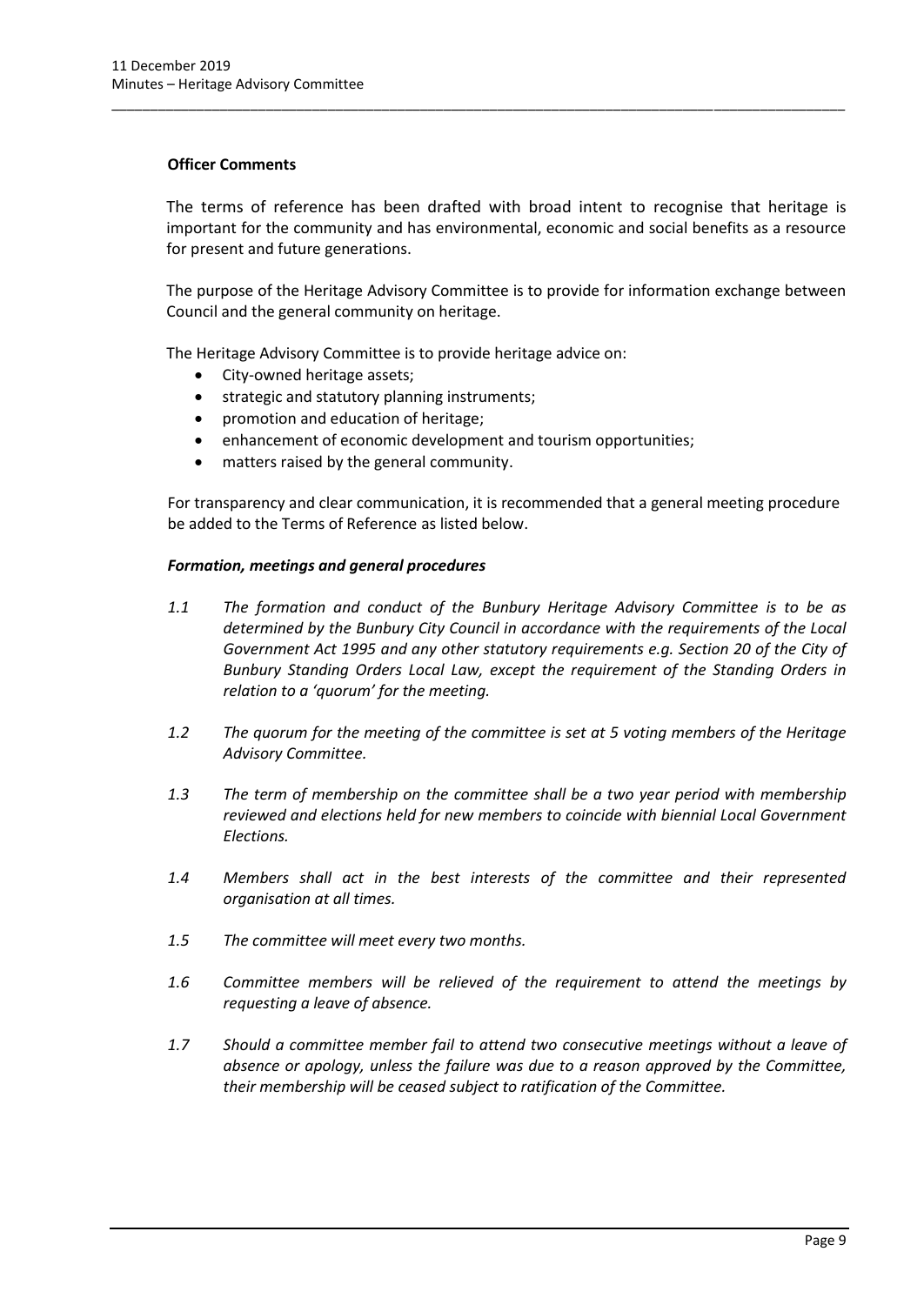# **Analysis of Financial and Budget Implications**

There are no financial or budgetary implications impacting from the recommendations of this report.

\_\_\_\_\_\_\_\_\_\_\_\_\_\_\_\_\_\_\_\_\_\_\_\_\_\_\_\_\_\_\_\_\_\_\_\_\_\_\_\_\_\_\_\_\_\_\_\_\_\_\_\_\_\_\_\_\_\_\_\_\_\_\_\_\_\_\_\_\_\_\_\_\_\_\_\_\_\_\_\_\_\_\_\_\_\_\_\_\_\_\_\_\_\_\_

## **Community Consultation**

Not applicable.

# **Councillor/Officer Consultation**

Not applicable.

#### **Applicant Consultation**

Not applicable.

#### **Timeline: Council Decision Implementation**

Not applicable.

# **Outcome of the Meeting held 11 December 2019**

An amendment was requested to the Terms of Reference as outlined in the report and **attached** at Appendix 1 as follows:

## *The Heritage Advisory Committee is to provide heritage advice on:*

- *\* City‐owned heritage assets*
- *\* strategic and statutory planning instruments*
- *\* promotion and education of heritage and history*
- *\* enhancement of economic development and tourism opportunities*
- *\* matters raised by the general community*

The recommendation (as amended) was moved Bernard Bischoff, seconded Stephen Craddock.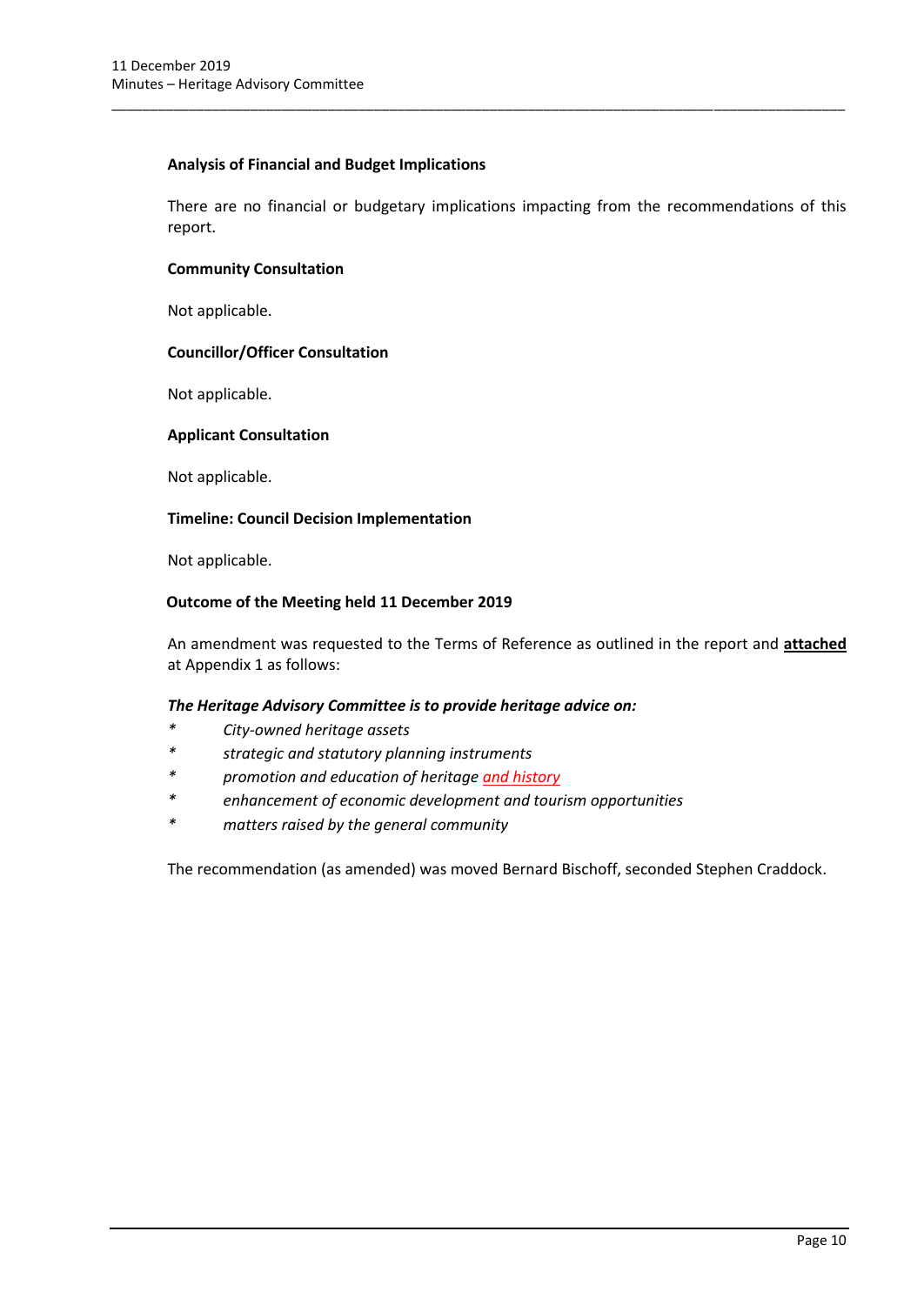The Presiding Member put the motion to the vote and it was adopted to become the Committee's decision on the matter.

\_\_\_\_\_\_\_\_\_\_\_\_\_\_\_\_\_\_\_\_\_\_\_\_\_\_\_\_\_\_\_\_\_\_\_\_\_\_\_\_\_\_\_\_\_\_\_\_\_\_\_\_\_\_\_\_\_\_\_\_\_\_\_\_\_\_\_\_\_\_\_\_\_\_\_\_\_\_\_\_\_\_\_\_\_\_\_\_\_\_\_\_\_\_\_

# **Committee Decision**

That the Heritage Advisory Committee recommend Council adopt the Terms of Reference with the addition of the general meeting procedures for the Heritage Advisory Committee as outlined in the report and a further amendment being:

# *"The Heritage Advisory Committee is to provide heritage advice on:*

*…*

*\* promotion and education of heritage and history"*

CARRIED 7 votes "for" / Nil votes "against"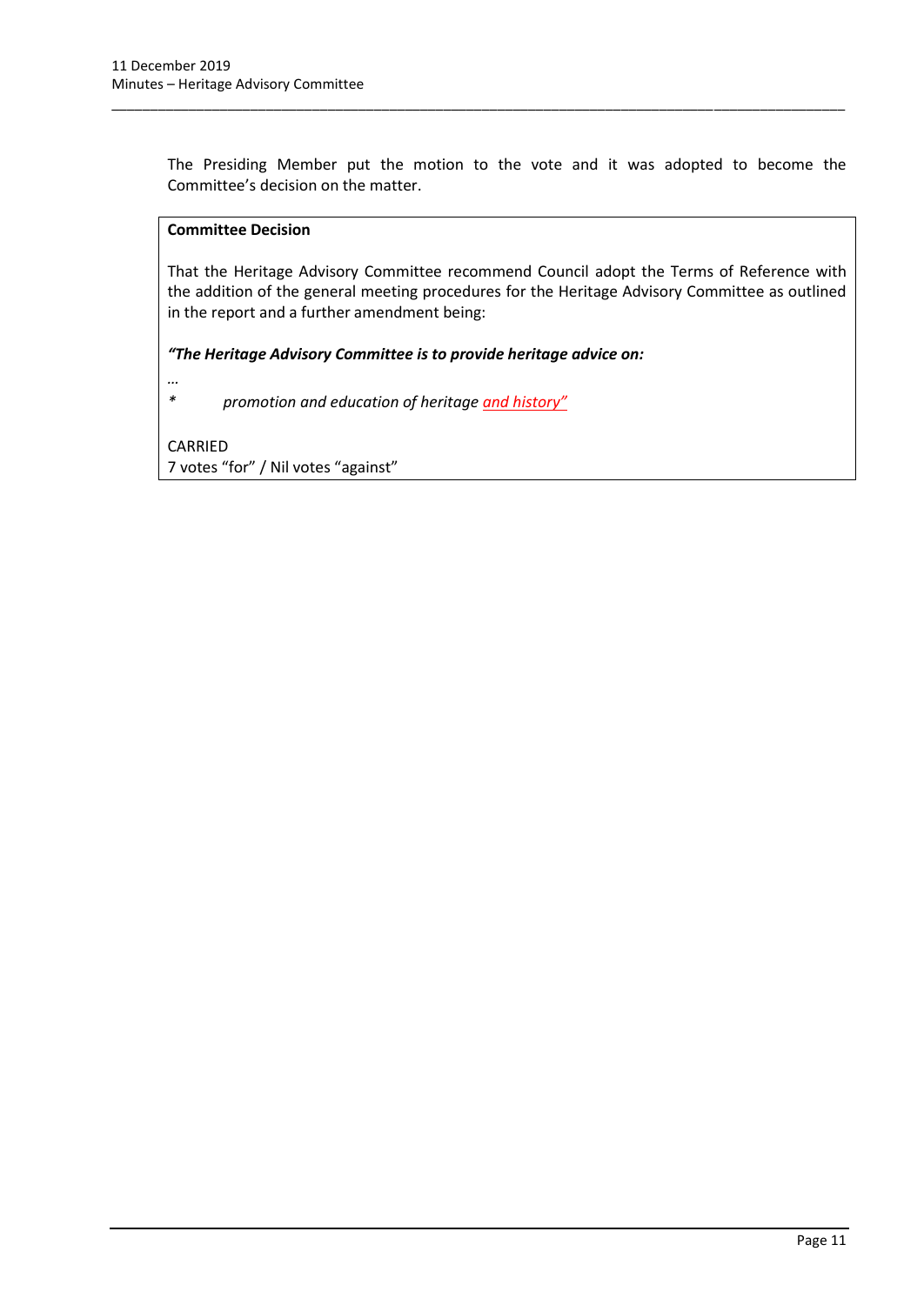#### <span id="page-14-0"></span>**10.3 Future Meeting Dates – Heritage Advisory Committee**

| <b>File Ref:</b>            | A03335                                                           |   |                             |
|-----------------------------|------------------------------------------------------------------|---|-----------------------------|
| <b>Applicant/Proponent:</b> | Heritage Advisory Committee                                      |   |                             |
| <b>Responsible Officer:</b> | Lacey Brown, Strategic Planning Officer (Heritage)               |   |                             |
| <b>Responsible Manager:</b> | Thor Farnworth, Manager Sustainability, Planning and Development |   |                             |
| Executive:                  | Gary Barbour, Director Sustainable Communities                   |   |                             |
| <b>Authority/Discretion</b> | Advocacy                                                         |   | Review                      |
|                             | Executive/Strategic<br>×                                         |   | Quasi-Judicial              |
|                             | ⊠<br>Legislative                                                 | ⋈ | <b>Information Purposes</b> |
|                             |                                                                  |   |                             |
| <b>Attachments:</b>         | Nil                                                              |   |                             |

\_\_\_\_\_\_\_\_\_\_\_\_\_\_\_\_\_\_\_\_\_\_\_\_\_\_\_\_\_\_\_\_\_\_\_\_\_\_\_\_\_\_\_\_\_\_\_\_\_\_\_\_\_\_\_\_\_\_\_\_\_\_\_\_\_\_\_\_\_\_\_\_\_\_\_\_\_\_\_\_\_\_\_\_\_\_\_\_\_\_\_\_\_\_\_

#### **Summary**

The purpose of this report is for the Committee to consider a program of future meeting dates for the Heritage Advisory Committee.

#### **Executive Recommendation**

That the Heritage Advisory Committee endorse:

- 1. The meeting schedule be follows:
	- 1. 4:00pm, Wednesday 12 February 2020
	- 2. 4:00pm, Wednesday 8 April 2020
	- 3. 4:00pm, Wednesday 10 June 2020
	- 4. 4:00pm, Wednesday 12 August 2020
	- 5. 4:00pm, Wednesday 14 October 2020
	- 6. 4:00pm, Wednesday 9 December 2020
	- 7. 4:00pm, Wednesday 10 February 2021
	- 8. 4:00pm, Wednesday 14 April 2021
	- 9. 4:00pm, Wednesday 9 June 2021
	- 10. 4:00pm, Wednesday 11 August 2021
- 2. Advertising of this schedule in accordance with Council Decision 335/13.

#### **Strategic Relevance**

| Theme 4: | Our City                                                                             |
|----------|--------------------------------------------------------------------------------------|
| Goal:    | Civic leadership, partnerships and sound governance in delivering with and for       |
|          | the community.                                                                       |
|          | Objective 4.2: A highly-engaged and involved community, working together on strategy |
|          | development and implementation.                                                      |

#### **Regional Impact Statement**

Not applicable.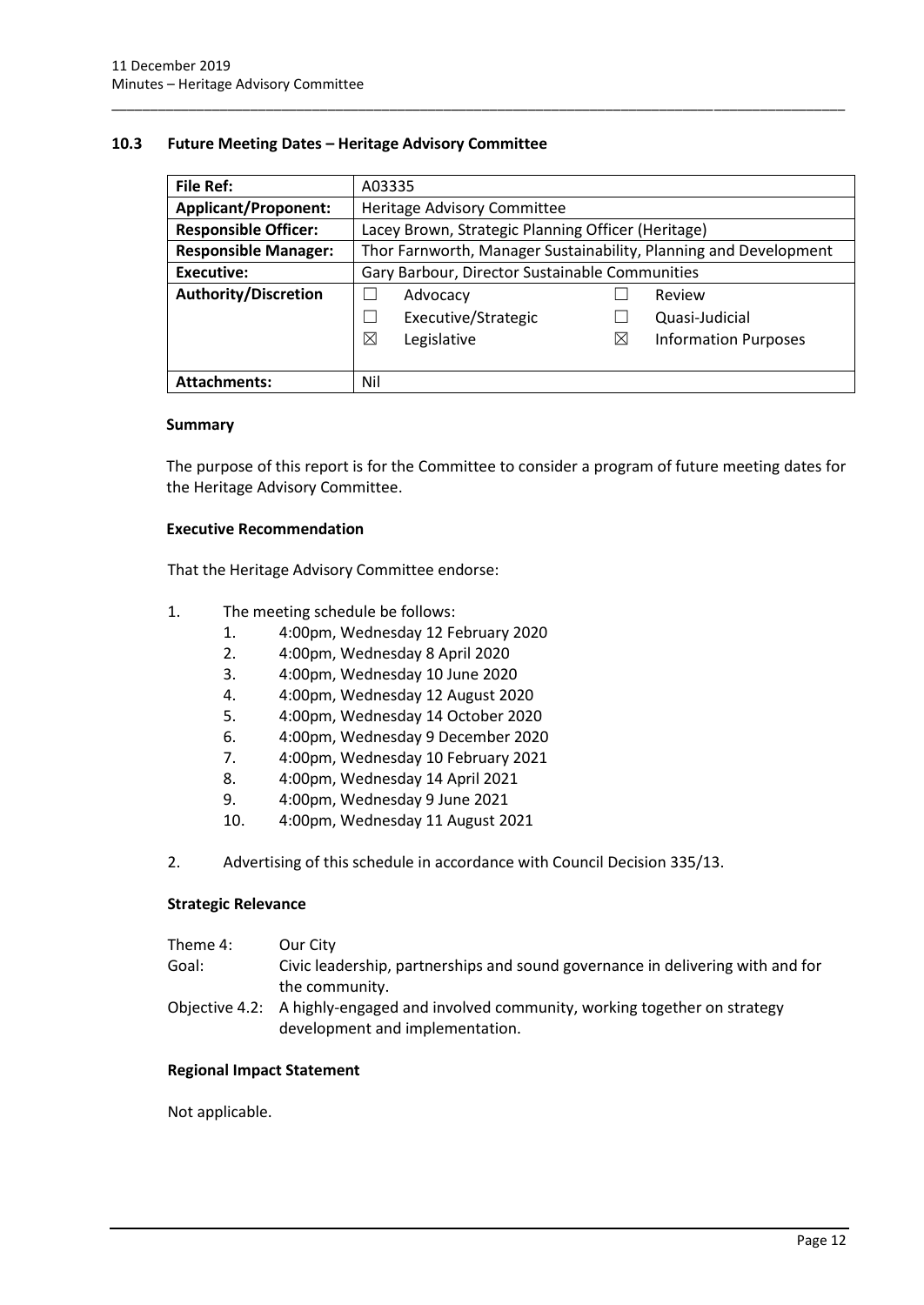#### **Background**

At its meeting held 26 November 2013 Council decided (335/13) the follow which has set a precedent for new Committees:

\_\_\_\_\_\_\_\_\_\_\_\_\_\_\_\_\_\_\_\_\_\_\_\_\_\_\_\_\_\_\_\_\_\_\_\_\_\_\_\_\_\_\_\_\_\_\_\_\_\_\_\_\_\_\_\_\_\_\_\_\_\_\_\_\_\_\_\_\_\_\_\_\_\_\_\_\_\_\_\_\_\_\_\_\_\_\_\_\_\_\_\_\_\_\_

Council Decision 335/13

*"That Council:*

- *1. Request that the Committees retained appoint a Councillor as the Presiding Member to enable more effective reporting back to Council in relation to Committee items and recommendations.*
- *2. Require that the Minutes of all Committees are to be provided to Council for noting with a separate report being provided on all items requiring a resolution of Council.*
- *3. Require each Committee to set an annual meeting program which will be advertised to enable members of the public to attend.*
- *4. Require all agendas for each of the Committees to be made available on the Council's website and distributed to all Councillors prior to each meeting.*
- *5. Request that each of the Committees commence a review of their terms of reference in March 2015 to enable a complete review of the operations to be completed prior to the next Ordinary Elections."*

#### **Council Policy Compliance**

Not applicable.

#### **Legislative Compliance**

*Local Government Act 1995* 

#### **Officer Comments**

It is proposed that the HAC meet on the following dates:

The Heritage Advisory Committee meeting program be as follows:

- 1. 4:00pm, Wednesday 12 February 2020
- 2. 4:00pm, Wednesday 8 April 2020
- 3. 4:00pm, Wednesday 10 June 2020
- 4. 4:00pm, Wednesday 12 August 2020
- 5. 4:00pm, Wednesday 14 October 2020
- 6. 4:00pm, Wednesday 9 December 2020
- 7. 4:00pm, Wednesday 10 February 2021
- 8. 4:00pm, Wednesday 14 April 2021
- 9. 4:00pm, Wednesday 9 June 2021
- 10. 4:00pm, Wednesday 11 August 2021

#### **Analysis of Financial and Budget Implications**

There are no financial or budgetary implications impacting from the recommendations of this report.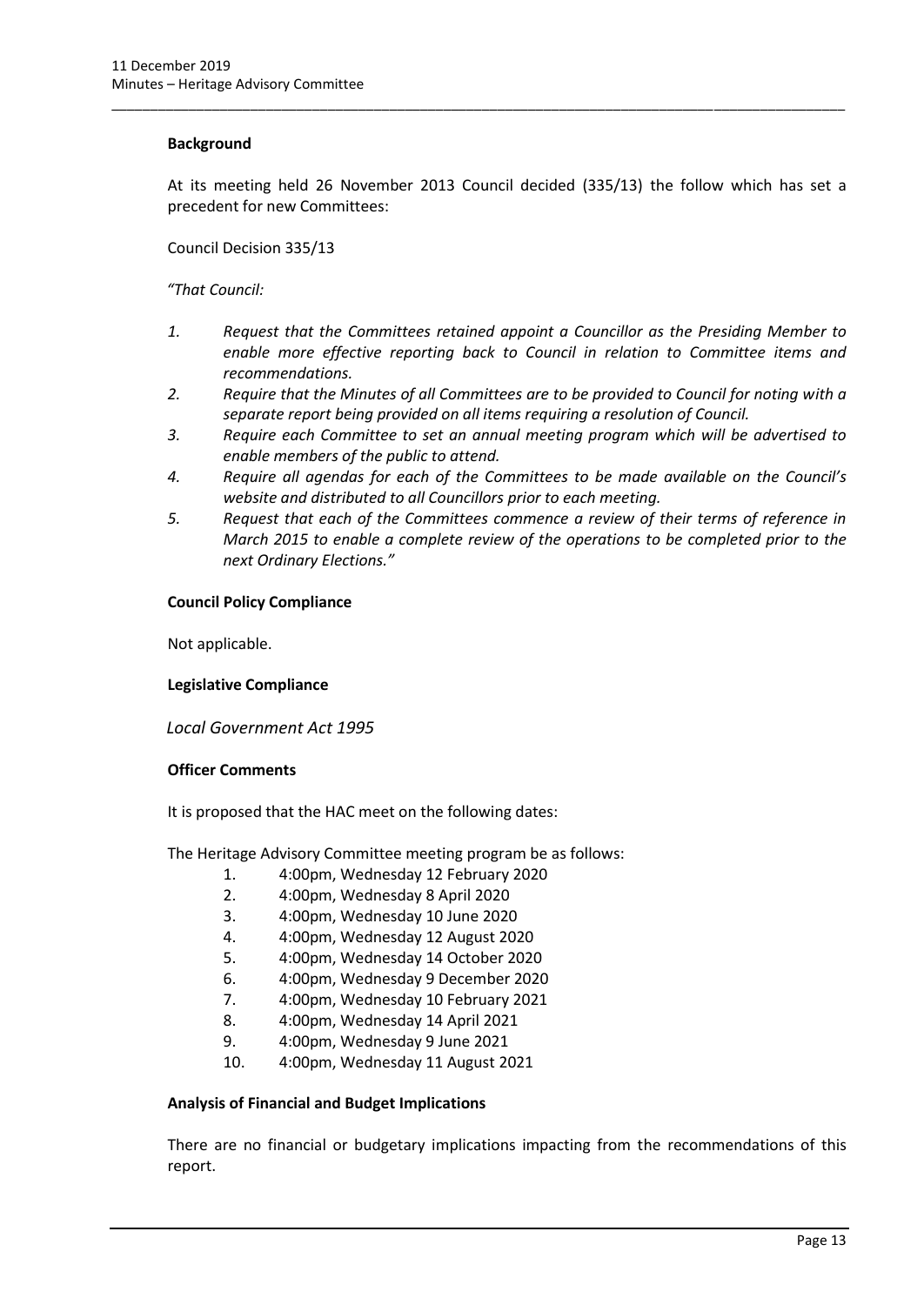#### **Community Consultation**

Not applicable.

#### **Councillor/Officer Consultation**

Not applicable.

#### **Applicant Consultation**

Not applicable.

#### **Timeline: Council Decision Implementation**

Not applicable.

#### **Outcome of the Meeting held 11 December 2019**

The recommendation (as printed) was moved Del Ambrosius, seconded Duncan Rutherford.

\_\_\_\_\_\_\_\_\_\_\_\_\_\_\_\_\_\_\_\_\_\_\_\_\_\_\_\_\_\_\_\_\_\_\_\_\_\_\_\_\_\_\_\_\_\_\_\_\_\_\_\_\_\_\_\_\_\_\_\_\_\_\_\_\_\_\_\_\_\_\_\_\_\_\_\_\_\_\_\_\_\_\_\_\_\_\_\_\_\_\_\_\_\_\_

The Presiding Member put the motion to the vote and it was adopted to become the Committee's decision on the matter.

#### **Committee Decision**

That the Heritage Advisory Committee endorse:

- 1. The meeting schedule be follows:
	- 1. 4:00pm, Wednesday 12 February 2020
	- 2. 4:00pm, Wednesday 8 April 2020
	- 3. 4:00pm, Wednesday 10 June 2020
	- 4. 4:00pm, Wednesday 12 August 2020
	- 5. 4:00pm, Wednesday 14 October 2020
	- 6. 4:00pm, Wednesday 9 December 2020
	- 7. 4:00pm, Wednesday 10 February 2021
	- 8. 4:00pm, Wednesday 14 April 2021
	- 9. 4:00pm, Wednesday 9 June 2021
	- 10. 4:00pm, Wednesday 11 August 2021

2. Advertising of this schedule in accordance with Council Decision 335/13.

CARRIED 7 votes "for" / Nil votes "against"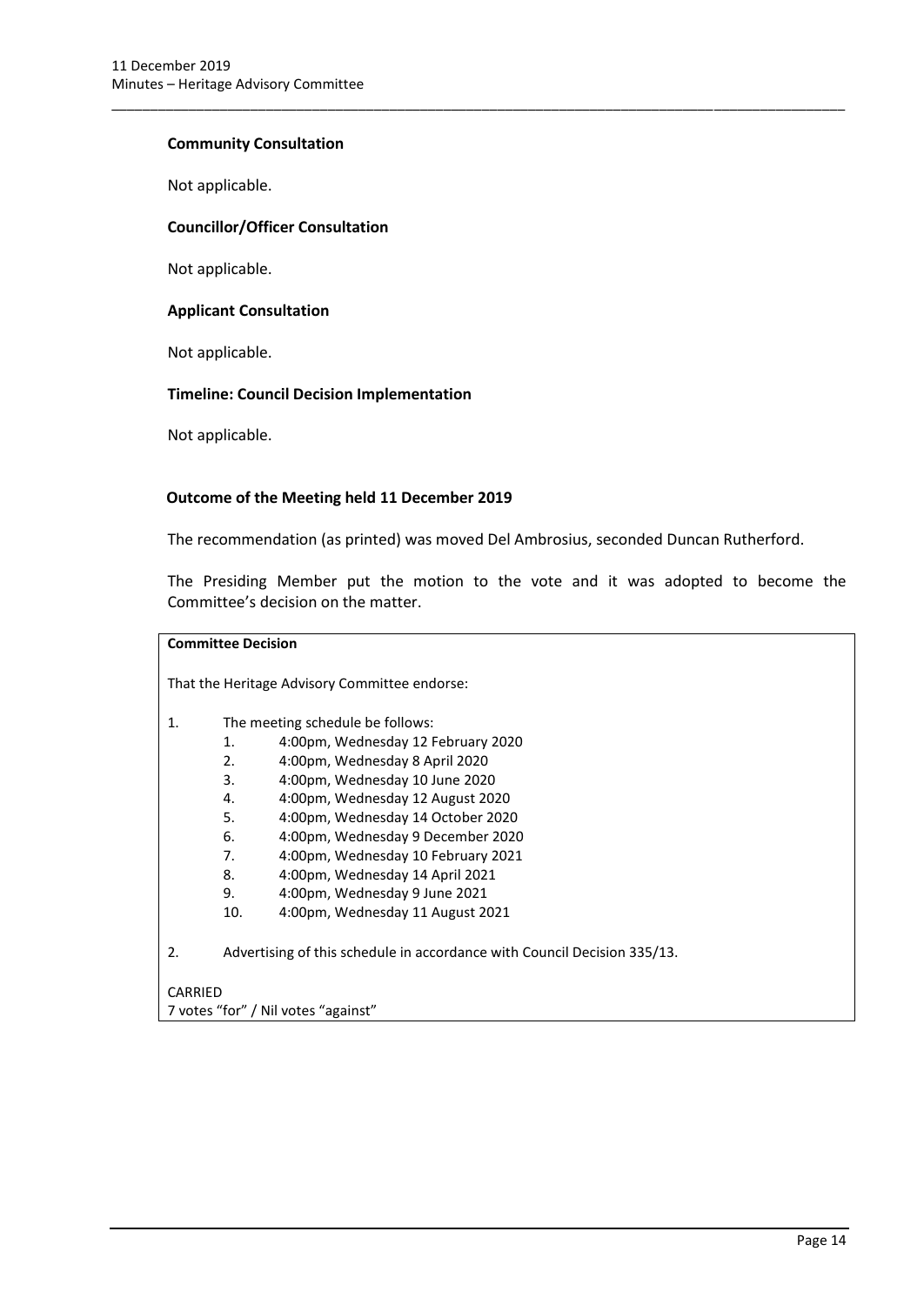#### <span id="page-17-0"></span>**10.4 Summary of Referrals and Communications**

| File Ref:                   | A03335                                                           |  |  |
|-----------------------------|------------------------------------------------------------------|--|--|
| <b>Applicant/Proponent:</b> | Heritage Advisory Committee                                      |  |  |
| <b>Responsible Officer:</b> | Lacey Brown, Strategic Planning Officer (Heritage)               |  |  |
| <b>Responsible Manager:</b> | Thor Farnworth, Manager Sustainability, Planning and Development |  |  |
| <b>Executive:</b>           | Gary Barbour, Director Sustainable Communities                   |  |  |
| <b>Authority/Discretion</b> | Review<br>Advocacy                                               |  |  |
|                             | Executive/Strategic<br>Quasi-Judicial                            |  |  |
|                             | Legislative<br>⊠<br><b>Information Purposes</b>                  |  |  |
|                             |                                                                  |  |  |
| <b>Attachments:</b>         | Nil                                                              |  |  |

\_\_\_\_\_\_\_\_\_\_\_\_\_\_\_\_\_\_\_\_\_\_\_\_\_\_\_\_\_\_\_\_\_\_\_\_\_\_\_\_\_\_\_\_\_\_\_\_\_\_\_\_\_\_\_\_\_\_\_\_\_\_\_\_\_\_\_\_\_\_\_\_\_\_\_\_\_\_\_\_\_\_\_\_\_\_\_\_\_\_\_\_\_\_\_

#### **Summary**

The Heritage Advisor and Strategic Planning Officer (Heritage) have provided details to the Heritage Advisory Committee on recent development application referrals, discussions and events since the last Committee meeting.

#### **Executive Recommendation**

That the Heritage Advisory Committee note the summary of referrals and communications as detailed in the Officer Comments.

#### **Strategic Relevance**

| Theme 1:      | Our community and culture                                                                                                                           |
|---------------|-----------------------------------------------------------------------------------------------------------------------------------------------------|
| Goal:         | A safe, healthy and cohesive community, with a rich cultural life, and supportive                                                                   |
|               | social environment.                                                                                                                                 |
| Objective 1.4 | Arts, culture, heritage and events that enrich our understanding and enjoyment<br>of life, celebrate our identity and bring the community together. |

#### **Regional Impact Statement**

Not applicable.

#### **Background**

The Heritage Advisory Committee (HAC) is advised of recent development applications, decisions, policy, enquiries and/or events to assist in the awareness and promotion of heritage development and education in Bunbury. This provides a transparent approach for the wider community and is consistent with the terms of reference for the HAC.

#### **Legislative/Council Policy Compliance**

The following statutory planning instruments of the State Planning Framework and Local Planning Framework are applicable to the assessment of development applications and heritage advice:

- The Burra Charter
- *Heritage of Western Australia Act 1990*
- *Planning and Development Act 2005*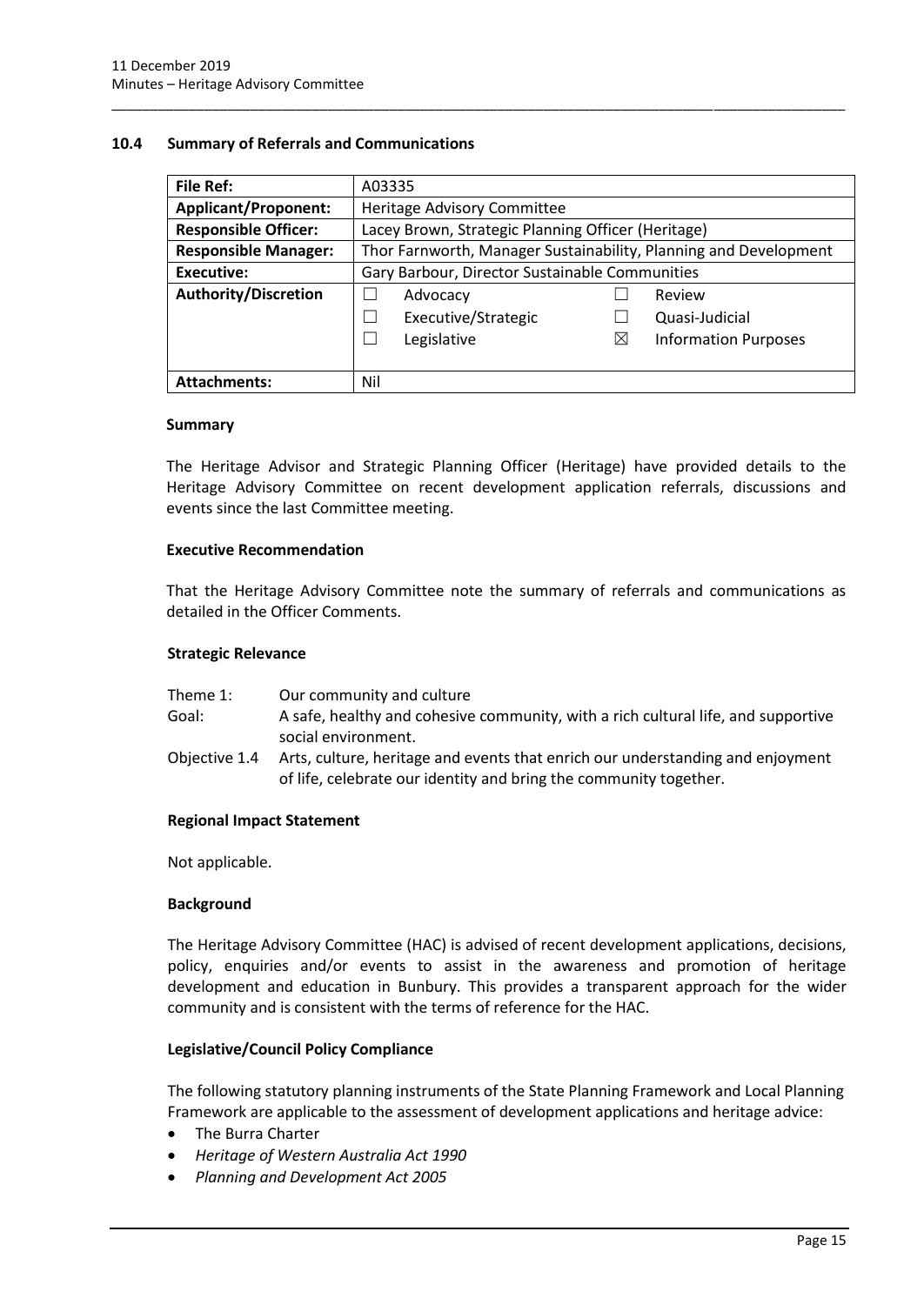*Planning and Development (Local Planning Schemes) Regulations 2015*

\_\_\_\_\_\_\_\_\_\_\_\_\_\_\_\_\_\_\_\_\_\_\_\_\_\_\_\_\_\_\_\_\_\_\_\_\_\_\_\_\_\_\_\_\_\_\_\_\_\_\_\_\_\_\_\_\_\_\_\_\_\_\_\_\_\_\_\_\_\_\_\_\_\_\_\_\_\_\_\_\_\_\_\_\_\_\_\_\_\_\_\_\_\_\_

- Relevant Local Planning Policies for Heritage
- State Planning Policy 3.5 Historic Heritage Conservation

#### **Officer Comments**

The referral and communications list is as follows:

| $\mathbf{1}$   | BRAG – shop and reception onsite discussion                                 |
|----------------|-----------------------------------------------------------------------------|
| $\overline{2}$ | Bunbury Museum and Heritage Centre - ceiling issue in storage area          |
| 3              | 7 Park Street                                                               |
| 4              | St Mary's - shipping container DA                                           |
| 5              | St Mary's - works proposal                                                  |
| 6              | #103 Stirling Street - fence                                                |
| $\overline{7}$ | Local Heritage Survey Review - place surveys commenced and consultation to  |
|                | commence on thematic history with Elders                                    |
| 8              | CMP – Sisters of Mercy (BRAG)                                               |
| 9              | CMP Reviews (x5)                                                            |
| 10             | Stirling Street Art Centre Redevelopment - onsite discussion and amended DA |
| 11             | <b>Fmr Commonwealth Bank</b>                                                |
| 12             | Working Group 2020 Heritage Council WA Regional Conference                  |

#### **Analysis of Financial and Budget Implications**

Not applicable.

#### **Community Consultation**

Not applicable.

#### **Councillor/Officer Consultation**

Councillor members were consulted through the Heritage Advisory Committee.

#### **Applicant Consultation**

Not applicable.

#### **Timeline: Council Decision Implementation**

Not applicable.

# **Outcome of the Meeting held 11 December 2019**

The recommendation (as printed) was moved Graham Houghton, seconded Stephen Craddock.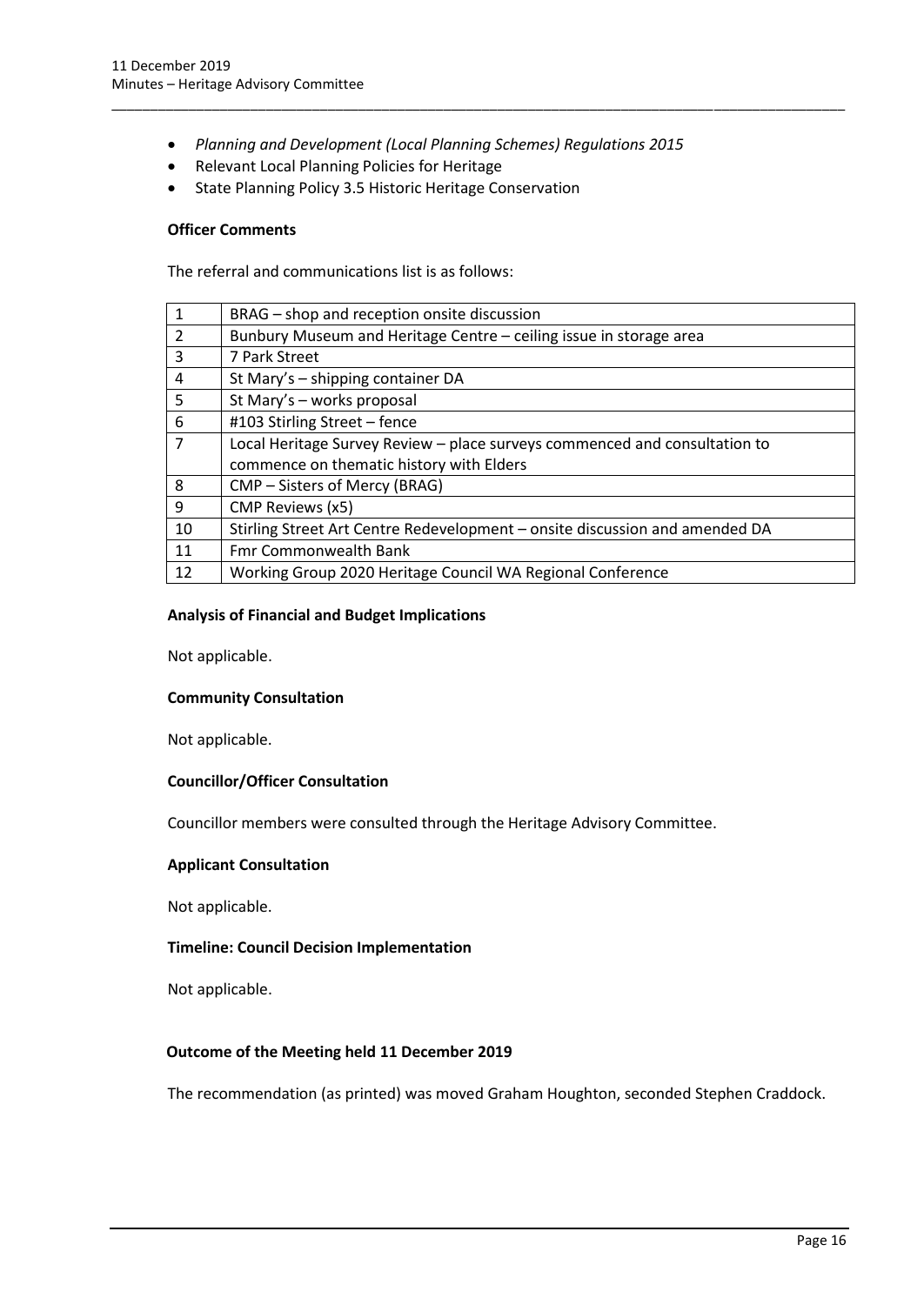The Presiding Member put the motion to the vote and it was adopted to become the Committee's decision on the matter.

\_\_\_\_\_\_\_\_\_\_\_\_\_\_\_\_\_\_\_\_\_\_\_\_\_\_\_\_\_\_\_\_\_\_\_\_\_\_\_\_\_\_\_\_\_\_\_\_\_\_\_\_\_\_\_\_\_\_\_\_\_\_\_\_\_\_\_\_\_\_\_\_\_\_\_\_\_\_\_\_\_\_\_\_\_\_\_\_\_\_\_\_\_\_\_

# **Committee Decision**

That the Heritage Advisory Committee note the summary of referrals and communications as detailed in the Officer Comments.

#### CARRIED

7 votes "for" / Nil votes "against"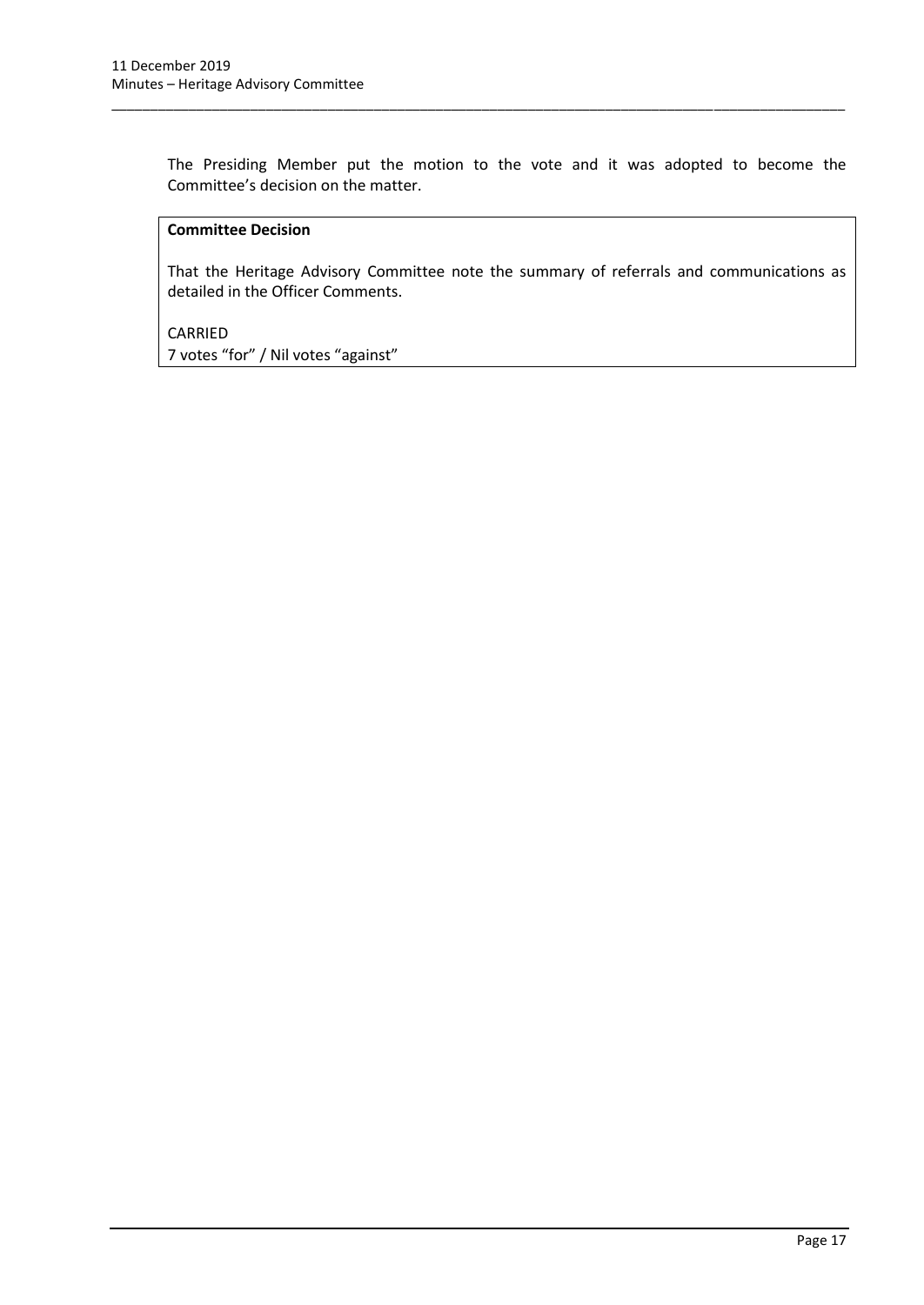# <span id="page-20-0"></span>**11. Applications for Leave of Absence**

Nil

# <span id="page-20-1"></span>**12. Questions from Members**

## <span id="page-20-2"></span>**12.1 Response to Previous Questions from Members taken on Notice**

Nil

#### <span id="page-20-3"></span>**12.2 Questions from Members**

*Note: Questions 1A to 3A were provided in advance of the Meeting and responses 1A to 3A were distributed to the Committee at the Meeting.*

\_\_\_\_\_\_\_\_\_\_\_\_\_\_\_\_\_\_\_\_\_\_\_\_\_\_\_\_\_\_\_\_\_\_\_\_\_\_\_\_\_\_\_\_\_\_\_\_\_\_\_\_\_\_\_\_\_\_\_\_\_\_\_\_\_\_\_\_\_\_\_\_\_\_\_\_\_\_\_\_\_\_\_\_\_\_\_\_\_\_\_\_\_\_\_

#### **Q1A Mr Stephen Craddock:**

Could you please let me know whether there are any current plans for Heritage Interpretation of the Bunbury Timber Jetty in the jetty precinct? This heritage interpretation and display, recognising the historical significance of the jetty, was one of the Statutory Approval conditions on the deconstruction applied by the Heritage Council of WA. This condition was accepted by council but has not yet been complied with. The sum of \$150,000 was set aside at the time to contribute to this. I wonder what is left of that amount. Perhaps the State Government has something planned in Stage 2 of the Waterfront Project. If so, what input is Council having? It's now over five years since the jetty was deconstructed and Councillors I've spoken to are unaware of any progress with the heritage interpretation.

#### **A1A Answer by Gavin Harris, Director Infrastructure (provided prior to the meeting)**

The status of the Bunbury Timber Jetty Heritage Interpretation remains unchanged since the presentation by Ian Wilkes to the HAC in 2017. Ian Wilkes Architects have produced a conceptual masterplan for the area with an estimated cost of \$6,787,000, this plan has not been formerly adopted by Council and the project is not in the current LTFP. The City's LTFP does have PR-3898: Construct heritage interpretation, Bunbury Timber Jetty for 2020/2021, the budget for this project is \$142,246 which includes the remaining LandCorp funding of \$71,179.

There are also issues with land tenure (the majority of Jetty Road is Department of Transport land) and resolving the ownership and responsibility of the Sir William Arrol Crane. Ongoing discussions are being held with the City, DoT and SPA regarding the restoration of the crane and with Bunbury Development Commission regarding land issues and usage.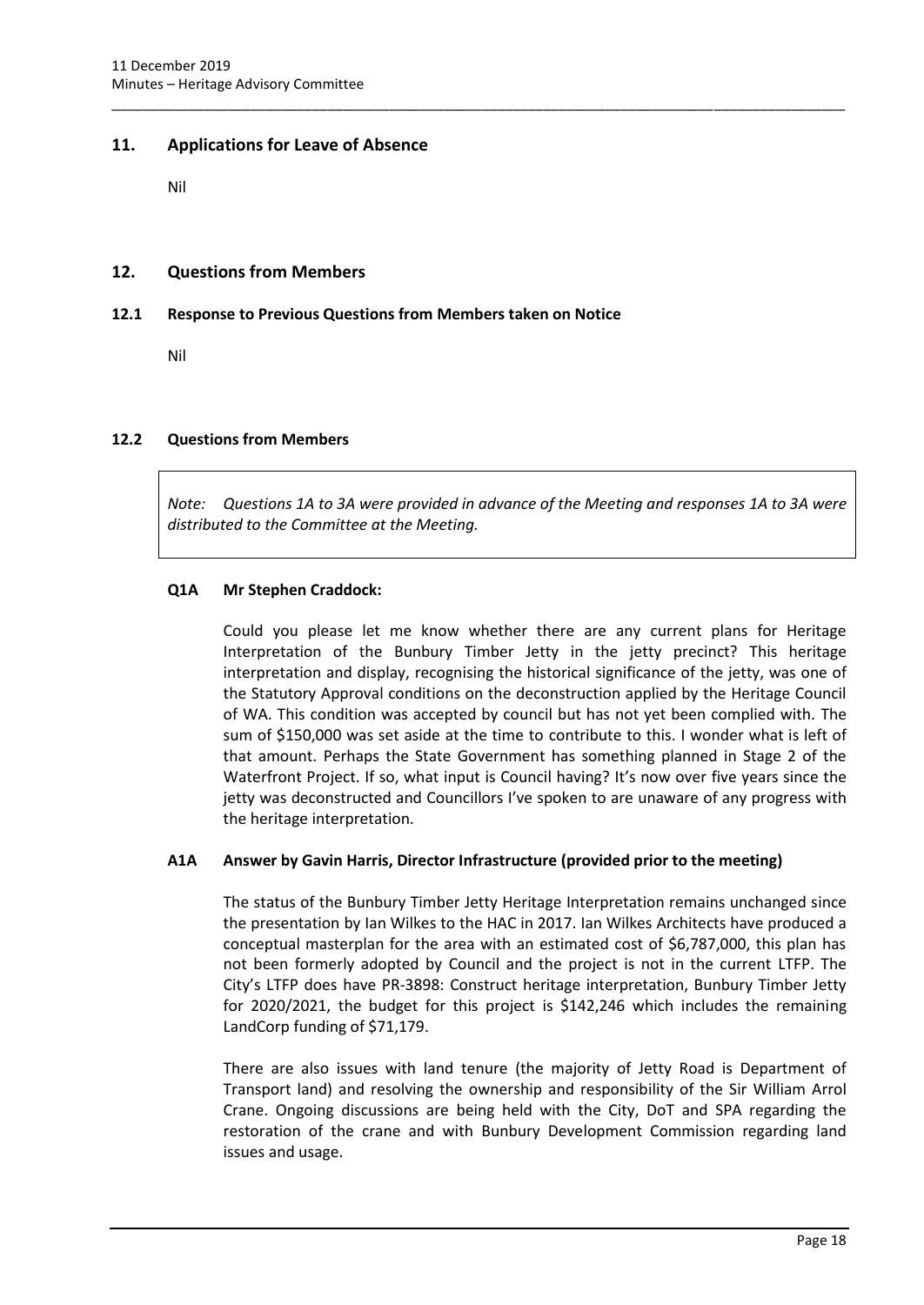## **Q1B Mr Stephen Craddock (during the meeting)**

There is \$142,000 in the Long Term Financial Plan for next financial year. Could not the concept plan for the area be undertaken concurrently with these negotiations?

## **A1B Answer by Gary Barbour, Director Sustainable Communities (during the meeting)**

\_\_\_\_\_\_\_\_\_\_\_\_\_\_\_\_\_\_\_\_\_\_\_\_\_\_\_\_\_\_\_\_\_\_\_\_\_\_\_\_\_\_\_\_\_\_\_\_\_\_\_\_\_\_\_\_\_\_\_\_\_\_\_\_\_\_\_\_\_\_\_\_\_\_\_\_\_\_\_\_\_\_\_\_\_\_\_\_\_\_\_\_\_\_\_

The holdup in the first instance is due to the reconstruction of Jetty Road (by the Department of Transport) as this needs to be finalised prior to any interpretation being considered.

It should also be noted that the crane does not belong to the City of Bunbury, it belongs to the Port and is one of only four of these cranes ever made. There have been ongoing discussions regarding the structure however the City is reluctant to take on the structure until repairs have been undertaken as restoration of this structure will carry a significant cost. The City is happy to take on the structure and its ongoing maintenance once the restoration is complete.

Once Jetty Road is completed and the City has taken carriage of the structure, the interpretation can be considered.

A report will be brought to the next meeting of the Heritage Advisory Council on this matter.

## **Q2A Question from Del Ambrosius**

What provisions are available to local government to issue a work order, repair or any similar order to property owners (commercial or residential).

Please provide a copy of provision and indicate from which section i.e. planning or building it is contained.

What are likely issues which would prompt local government to issue such an order and how many or how often does this matter arise?

#### **A2A Answer by Murray Borthwick, Building Surveyor (provided prior to the meeting)**

If it can be identified that there is a threat to life or property, a Building Order can be issued by the local government (Building Act 2011, Part 8, Division 5, s.110). Statistics on the number issued and why can be provided in the minutes.

[*Note - In relation to a heritage place, reliance would be on the heritage conservation notice provisions which are specific to heritage. Details provided in Q.3 response.*]

#### **A2 Answer by Gary Barbour, Director Sustainable Communities (during the meeting)**

For non-heritage buildings, the City can only do what the law allows. A Building Order can only be issued if there is a structural and genuine threat to safety. If the issue is aesthetic the City can only ask that the situation be rectified but cannot force the owner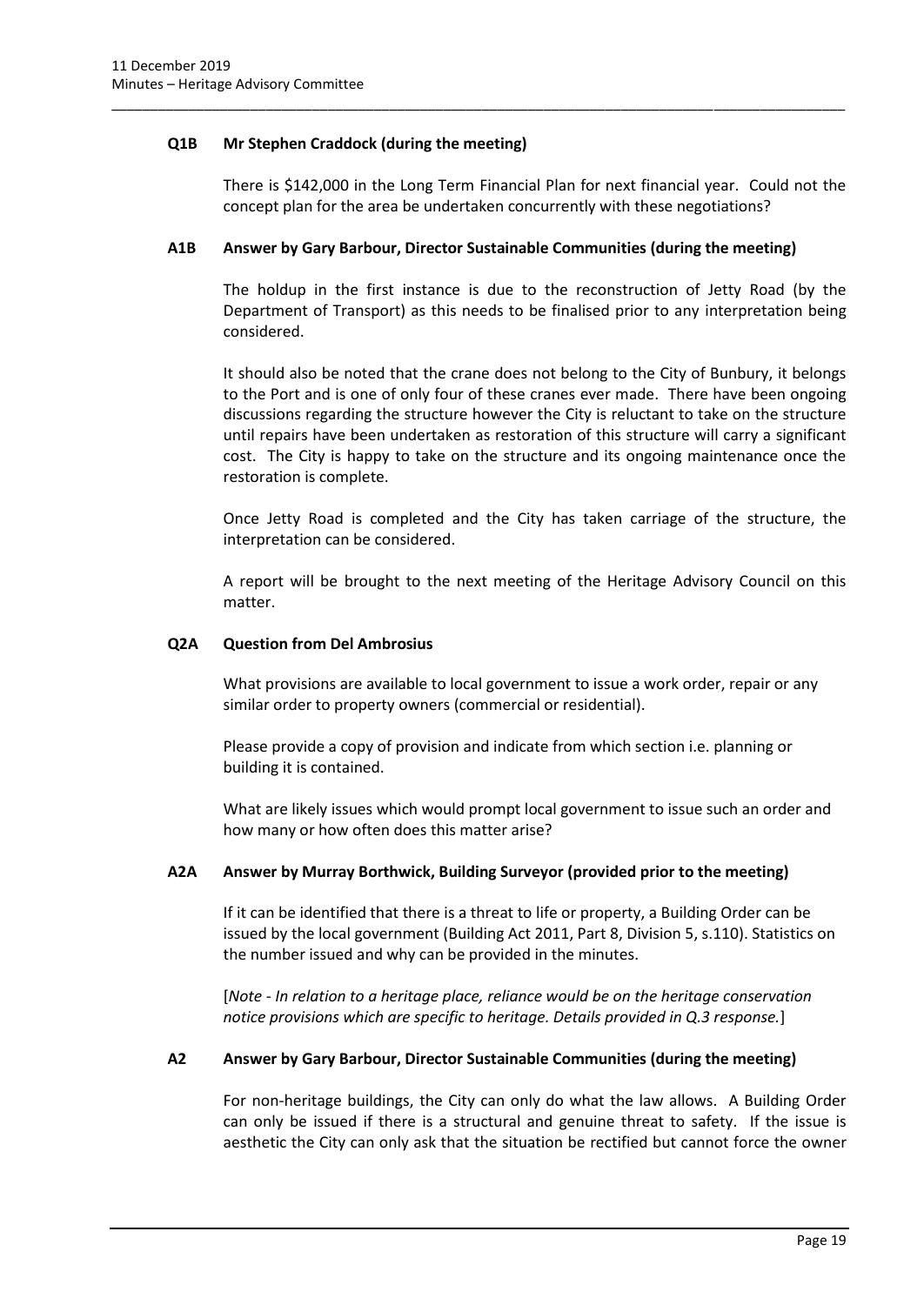to undertake works. There are limited powers available to local government authorities for general properties.

\_\_\_\_\_\_\_\_\_\_\_\_\_\_\_\_\_\_\_\_\_\_\_\_\_\_\_\_\_\_\_\_\_\_\_\_\_\_\_\_\_\_\_\_\_\_\_\_\_\_\_\_\_\_\_\_\_\_\_\_\_\_\_\_\_\_\_\_\_\_\_\_\_\_\_\_\_\_\_\_\_\_\_\_\_\_\_\_\_\_\_\_\_\_\_

#### **Q3A Question from Del Ambrosius**

What provisions are available to local government to issue a work order, repair or any similar order to owners of heritage properties (commercial or residential).

Please provide a copy of provision and indicate from which section i.e. planning or building it is contained.

What are likely issues which would prompt local government to issue such an order.

In the last five years how many of these orders have been issued to owners?

Please do not include properties on the State Register of Heritage Places.

# **A3A Answer by Lacey Brown, Strategic Planning Officer (Heritage) (provided prior to the meeting)**

There are specific provisions in the *Planning and Development (Local Planning Schemes) Regulations 2015* (Schedule 2, Part 3, cl.13 – relevant extracts attached) that enable a local government to issue a written notice if concerned that a heritage place is not being properly maintained, requiring specified repairs to the heritage place.

At this point, likely issues that would prompt a local government to issue such an order would be dependent on a local planning policy being developed to establish a transparent framework for consistency. The State has set out circumstances that a RHP is at risk of irreversible deterioration from the following kinds of neglect or extent of neglect prescribed in the Regulations (Regulation 38):

- a. missing or leaking roof fabric, flashings, gutters, downpipes, doors or windows or exterior wall damage that allows rainwater to enter the interior or accumulate adjacent to the foundation of a structure;
- b. missing or damaged roof, wall, sub-floor or foundation structural elements;
- c. infestation by white ants, rats or other vermin;
- d. missing or defective hardware on doors or windows preventing them from closing and locking;
- e. any other neglect or disrepair that threatens the structural integrity, or risks the total loss, of any element that contributes to the cultural heritage significance of the place.

I know of one heritage conservation notice being issued and it went straight to SAT. The local government was criticised for requesting over and beyond maintenance required for structural integrity and for not having a policy framework in place.

The City of Bunbury has not issued a heritage conservation notice since the Regulations were proclaimed in 2015.

Suggested way forward will be to develop a local planning policy and an 'at risk' register for monitoring.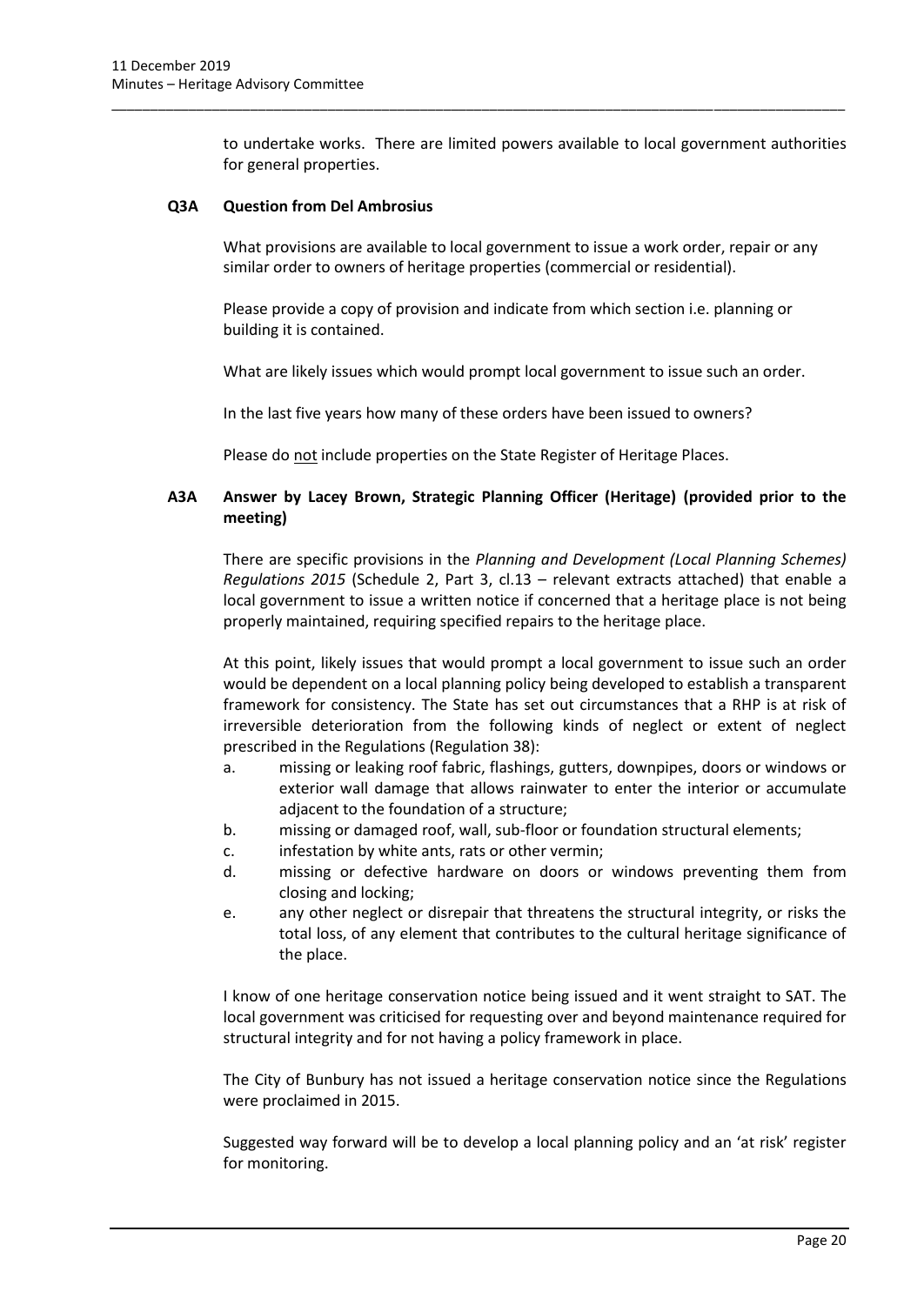## **A3 Answer by Lacey Brown, Strategic Planning Officer (Heritage) (during the meeting)**

\_\_\_\_\_\_\_\_\_\_\_\_\_\_\_\_\_\_\_\_\_\_\_\_\_\_\_\_\_\_\_\_\_\_\_\_\_\_\_\_\_\_\_\_\_\_\_\_\_\_\_\_\_\_\_\_\_\_\_\_\_\_\_\_\_\_\_\_\_\_\_\_\_\_\_\_\_\_\_\_\_\_\_\_\_\_\_\_\_\_\_\_\_\_\_

The local planning policy would outline when to issue a Heritage Conservation Notice. The when/how process would be outlined. It could incorporate an at-risk register for properties the City could monitor.

An Agenda item will be prepared for the next meeting of the Heritage Advisory Committee.

In accordance with section 5.23(2)(a) of the Local Government Act 1995 and clause 6.2 of the City of Bunbury's Standing Orders Local Law 2012, the Committee resolved to close the meeting suspend the Standing Orders to allow discussion on a topic not listed on the Agenda at 5:12pm.

Under Section 6.2(5) the Presiding Member reopened the meeting the meeting at 5:17pm.

# **Q4 Question from Stephen Craddock**

Is it possible for an Ocean Beach Heritage Trail to be established with interpretative signs/plaques at key points such as the Lighthouse, Bunbury Baths, Hungry Hollow, etc.?

# **A2 Answer by Gary Barbour, Director Sustainable Communities (during the meeting)**

This is something which is also being considered through the CBD Action Plan and this could be undertaken as one project staged over a number of years.

The City is currently looking at app-based interpretation where you could view the site on your phone and it would provide you with the information. This creates a digital heritage trail.

A report can be prepared for the next Heritage Advisory Committee Meeting to allow the HAC to discuss the potential trail interpretation and costs with a view to this being referred to Council.

# <span id="page-23-0"></span>**13. Urgent Business**

Nil

# <span id="page-23-1"></span>**14. Date of Next Meeting**

The next meeting of the Heritage Advisory Committee will be held on 12 February 2020.